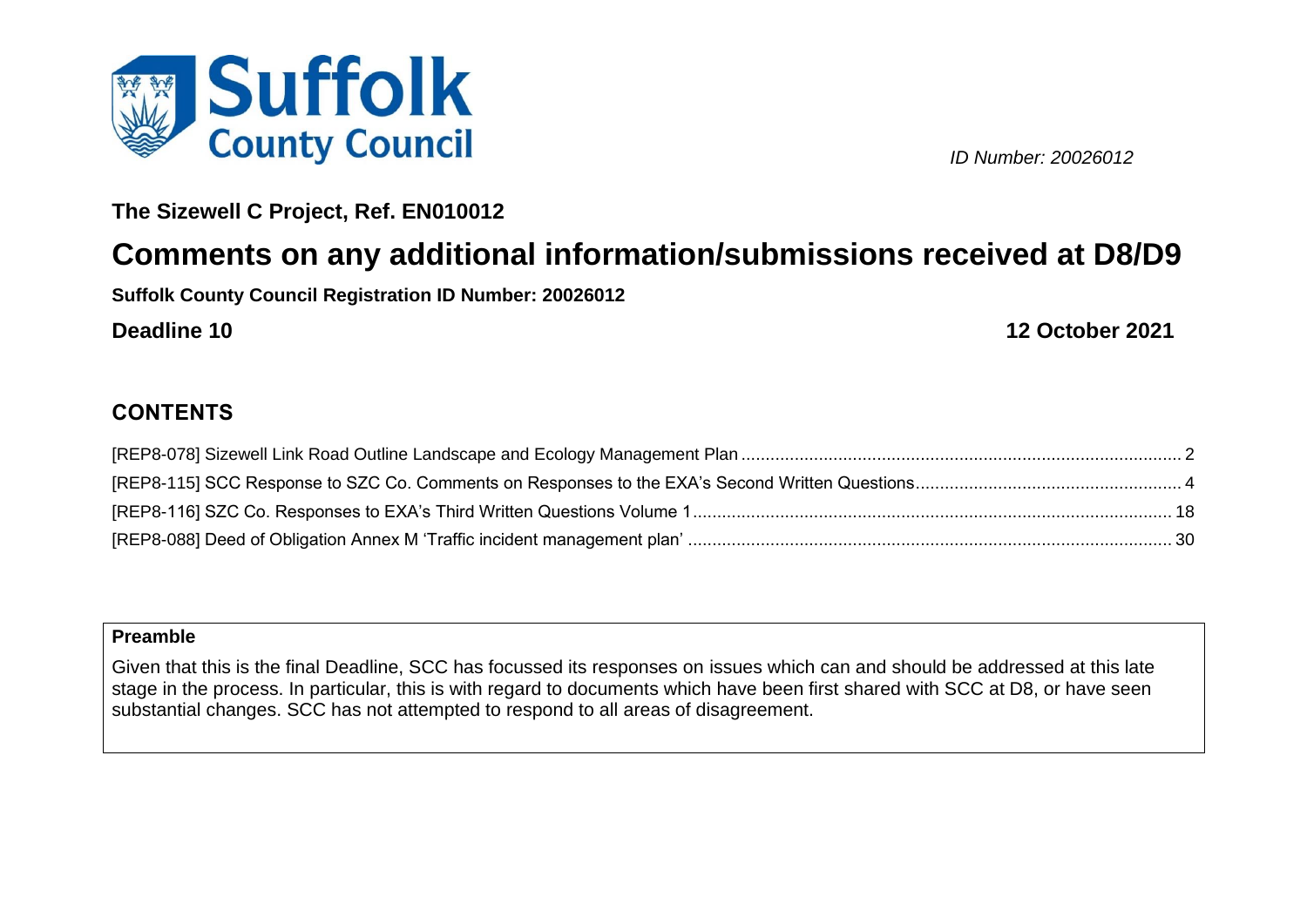## <span id="page-1-0"></span>**[REP8-078] SIZEWELL LINK ROAD OUTLINE LANDSCAPE AND ECOLOGY MANAGEMENT PLAN**

| Ref     | SZC Co comments in [REP8-078]                                                                                                                                                                                                                                                                                                                             | SCC Deadline 10 response                                                                                                                                                                                                                                                                                                                                                            | Ref to other<br>submissions |
|---------|-----------------------------------------------------------------------------------------------------------------------------------------------------------------------------------------------------------------------------------------------------------------------------------------------------------------------------------------------------------|-------------------------------------------------------------------------------------------------------------------------------------------------------------------------------------------------------------------------------------------------------------------------------------------------------------------------------------------------------------------------------------|-----------------------------|
| 4.3.6   | Planting/transplanting<br>methods<br>and  <br>design will need to be agreed with the<br>highway authority but will be focussed on<br>the key locations identified below. An<br>image of a crossing point on the existing<br>B1122, with tall vegetation is presented as<br>below in Image 1                                                               | SCC notes that a clear space must be<br>maintained above the carriageway to allow for<br>passage of large vehicles.                                                                                                                                                                                                                                                                 |                             |
| Image 2 | Busine.                                                                                                                                                                                                                                                                                                                                                   | Most bat hop overs are located at or near to<br>points where public rights of way will cross the<br>Sizewell Link Road, for example CP10 and C12.<br>On no account should the vegetation associated<br>with the hop overs, either as planted or when<br>mature interfere with general forward visibility on<br>the road and specifically that approaching these<br>crossing points. |                             |
| 4.3.10  | A total of up to eight mitigation ponds<br>would must be provided to provide new<br>breeding habitats for great crested newts<br>(Volume 3, Appendix 2.9.C of the ES<br>Addendum [AS-209]), whilst a further six<br>ponds are to must be created which will to<br>function as an enhancement of the aquatic<br>habitats within the site post development. | Can the applicant that these are separate to<br>highway drainage lagoons                                                                                                                                                                                                                                                                                                            |                             |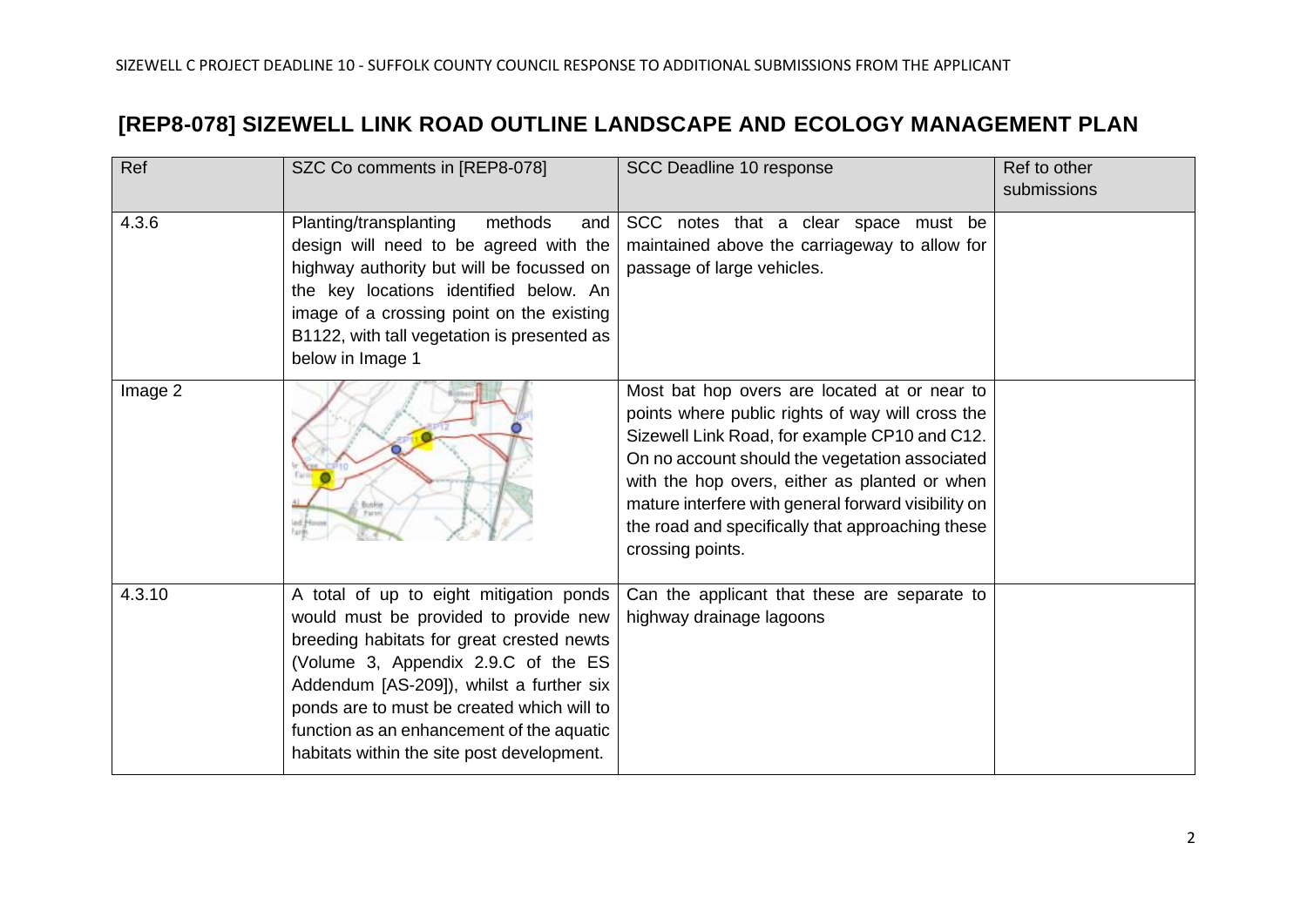| 4.3.11            | Enhancement of existing watercourses       | SCC understands that the order limits do not |  |
|-------------------|--------------------------------------------|----------------------------------------------|--|
|                   | within the extent of land which forms the  | generally extend 50m either side of the new  |  |
|                   | permanent land take for the Sizewell link  | culverts.                                    |  |
|                   | road will be undertaken (approximately     |                                              |  |
|                   | 50m upstream and downstream of the         |                                              |  |
|                   | proposed new culverts). In addition,       |                                              |  |
|                   | enhancement<br>will<br>measures<br>be      |                                              |  |
|                   | incorporated within the three watercourse  |                                              |  |
|                   | diversions (Middleton Drain, Pretty Road   |                                              |  |
|                   | Drain watercourse diversion west to Pretty |                                              |  |
|                   | Road and Pretty Road Drain watercourse     |                                              |  |
|                   | diversion east to Theberton watercourse)   |                                              |  |
|                   | and and new wetland habitat, such as a     |                                              |  |
|                   | scrape, incorporated into the Middleton    |                                              |  |
|                   | Drain.                                     |                                              |  |
|                   |                                            |                                              |  |
| Table 5.2: Ponds: | Water levels to be topped up using non-    | SCC notes that pond in the area is typically |  |
| P <sub>2</sub>    | chlorinated/untreated water as required to | recharged by mid winter but dry out in late  |  |
|                   | ensure depth of ca. 50% of planned         | summer so question the benefit of this       |  |
|                   | maximum depth during the establishment     | management measure                           |  |
|                   | period. December-January One<br>per        |                                              |  |
|                   | annum.                                     |                                              |  |
|                   |                                            |                                              |  |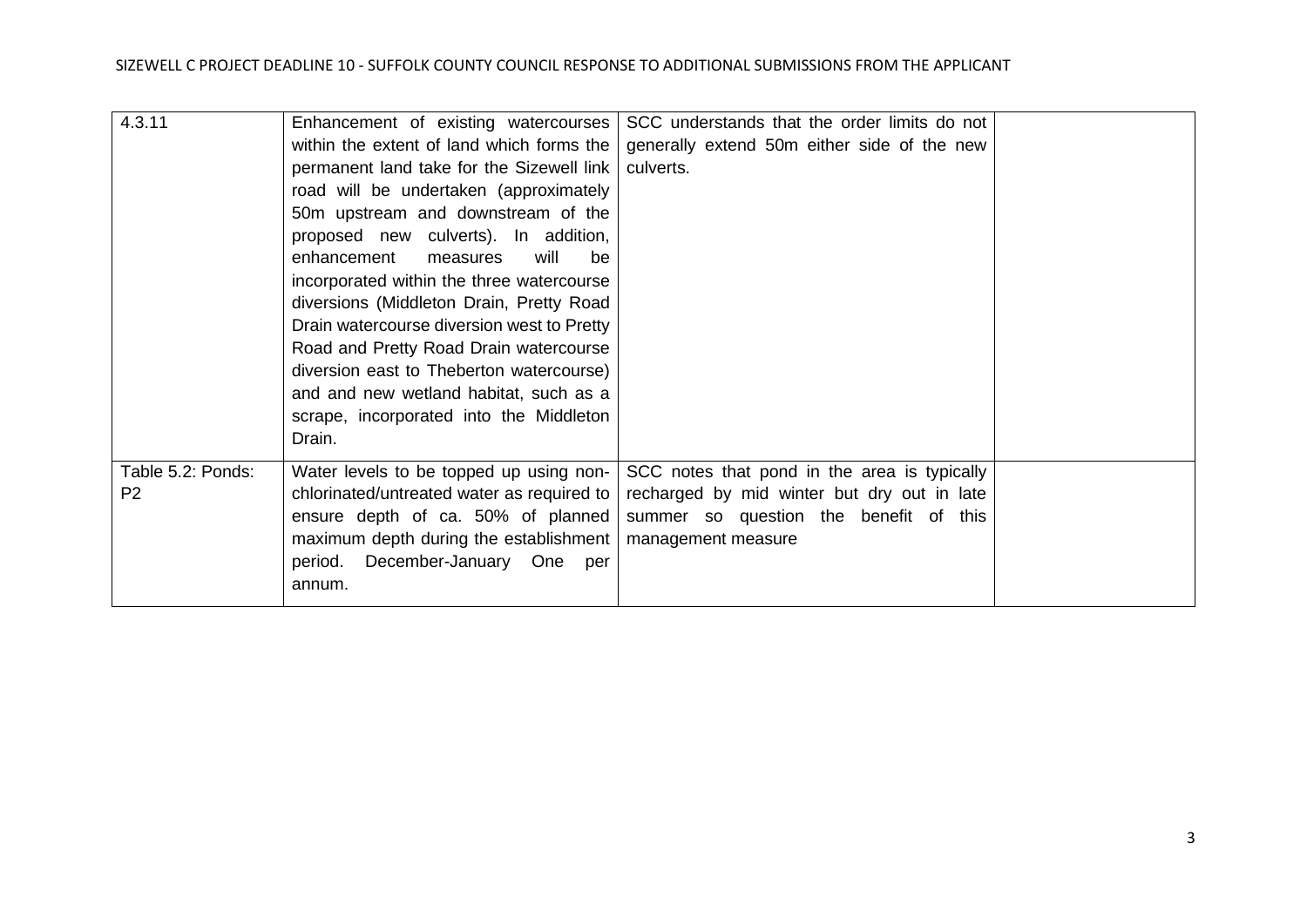### <span id="page-3-0"></span>**[REP8-115] SCC RESPONSE TO SZC CO. COMMENTS ON RESPONSES TO THE EXA'S SECOND WRITTEN QUESTIONS**

| Ref    | SZC Co comments in [REP8-115]                                                                                                                                                                                                                                                                                                                                                                                                                                                                                                                                                                                                                                                                                                                                                                                                                                                                                                                                                                                                                                                                                  | SCC Deadline 10 response                                                                                                                                                                                                                                                                                                                                                                                                                                  | Ref to other<br>submissions                                                                                                                                                           |
|--------|----------------------------------------------------------------------------------------------------------------------------------------------------------------------------------------------------------------------------------------------------------------------------------------------------------------------------------------------------------------------------------------------------------------------------------------------------------------------------------------------------------------------------------------------------------------------------------------------------------------------------------------------------------------------------------------------------------------------------------------------------------------------------------------------------------------------------------------------------------------------------------------------------------------------------------------------------------------------------------------------------------------------------------------------------------------------------------------------------------------|-----------------------------------------------------------------------------------------------------------------------------------------------------------------------------------------------------------------------------------------------------------------------------------------------------------------------------------------------------------------------------------------------------------------------------------------------------------|---------------------------------------------------------------------------------------------------------------------------------------------------------------------------------------|
| AQ.2.1 | SZC Co. commits to provision of at least<br>20% of car parking spaces with active<br>electric vehicle charging, with a further<br>20% capacity for passive provision for the<br>main development site. The demand for<br>the permanent development site electric<br>vehicle charging shall be reviewed in line<br>with the Operational Travel Plan. During<br>the construction phase, temporary car<br>parking on the main development site, the<br>northern park and ride and the southern<br>park and ride sites will have capacity for<br>up to 40% to be provided, with an initial<br>5% active electric vehicle charging<br>provided on first occupation. The<br><b>Construction Worker Travel Plan (CWTP)</b><br>has been updated for Deadline 8 (Annex<br>L of the draft Deed of Obligation; Doc Ref.<br>8.17 (G)) to provide for monitoring of the<br>use of the electric charging points by the<br>transport co-ordinator, which would be<br>reported to the Transport Review Group<br>(TRG) in the quarterly transport<br>monitoring reports. Based on the<br>monitoring the TRG can then direct SZC | SCC has accepted the overall strategy; however<br>remain uncertain as to whether the 80% figure<br>is the appropriate occupancy to initiate an<br>increase in provision. However, as per our<br>response to Annex L of [REP8-088], SCC are of<br>the opinion that the implementation can be<br>monitored by the TRG and the 80% figure can<br>be amended if it is felt that this is resulting in<br>electric vehicles exceeding the charging<br>capacity. | <b>NNB Generation</b><br>Company (SZC) Limited<br>Document Index<br>Deadline 8 Submission<br>- 8.17 Draft Deed of<br><b>Obligation - Clean</b><br>Version - Part 1 of 2<br>[REP8-088] |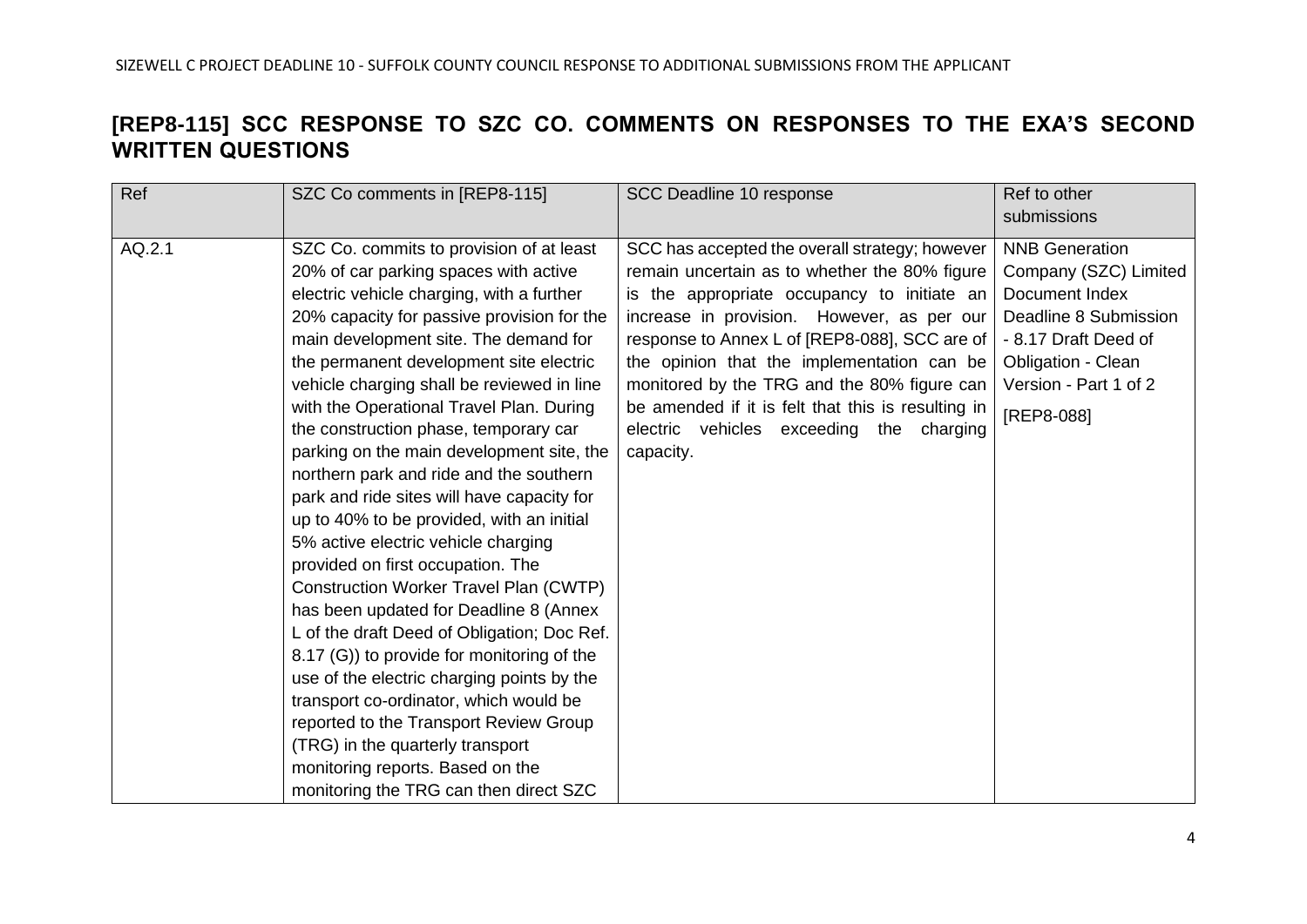|        | Co. to convert passive to active spaces.<br>Based on discussions with SCC, a trigger<br>of 80% utilisation of the active vehicle<br>charging spaces is proposed for the<br>conversion of further passive spaces to<br>active, which is incorporated into the<br>updated CWTP (Annex L of the draft<br>Deed of Obligation; Doc Ref. 8.17 (G)).                                                                                                                                                                                                                                                                                                                                                                                                                                                                                             |                                                                                                                                                                                                                                                                                                                                                                                                                                                                                                                                                                                         |                                                                                                                                                                                |
|--------|-------------------------------------------------------------------------------------------------------------------------------------------------------------------------------------------------------------------------------------------------------------------------------------------------------------------------------------------------------------------------------------------------------------------------------------------------------------------------------------------------------------------------------------------------------------------------------------------------------------------------------------------------------------------------------------------------------------------------------------------------------------------------------------------------------------------------------------------|-----------------------------------------------------------------------------------------------------------------------------------------------------------------------------------------------------------------------------------------------------------------------------------------------------------------------------------------------------------------------------------------------------------------------------------------------------------------------------------------------------------------------------------------------------------------------------------------|--------------------------------------------------------------------------------------------------------------------------------------------------------------------------------|
| AL.2.0 | There is no significant disagreement with<br>SCC on these issues. At Deadline 7 SZC.<br>Co provided comments on submissions<br>from earlier deadlines and subsequent<br>written submissions to ISH1/ISH6 -<br>appendices [REP7-062] and, in particular,<br>Appendix H. In Table 2.1 of that document<br>SZC. Co set out its intention to update the<br>Construction Traffic Management Plan<br>[REP2-054] to incorporate the following:<br>add monitoring of freight modal<br>$\bullet$<br>split – monitoring of materials<br>delivery<br>mode<br>split<br>between<br>rail<br>marine,<br>and<br>road<br>to<br>demonstrate the mode shares<br>achieved. The 60% by rail and<br>is<br>the<br>whole<br>over<br>marine<br>construction phase but monitoring<br>data will be provided to the TRG on<br>an annual basis (electronic page<br>7). | As per our response to Annex K of [REP8-088],<br>the Council understands that an aspiration to<br>transport greater than 60% of freight materials<br>by rail and marine has been included in 4.3.1 of<br>the CTMP appended to the Deed of Obligation<br>and considers this acceptable.<br>SCC welcomes the inclusion of the monitoring<br>of the freight modal split.<br>SCC welcomes the inclusion of a quarterly<br>average target and agrees that the review<br>process is reasonable and addresses our<br>concerns, and recognise the Project's need to<br>retain some flexibility. | <b>NNB Generation</b><br>Company (SZC) Limited<br>Document Index<br>Deadline 8 Submission<br>- 8.17 Draft Deed of<br>Obligation - Clean<br>Version - Part 1 of 2<br>[REP8-088] |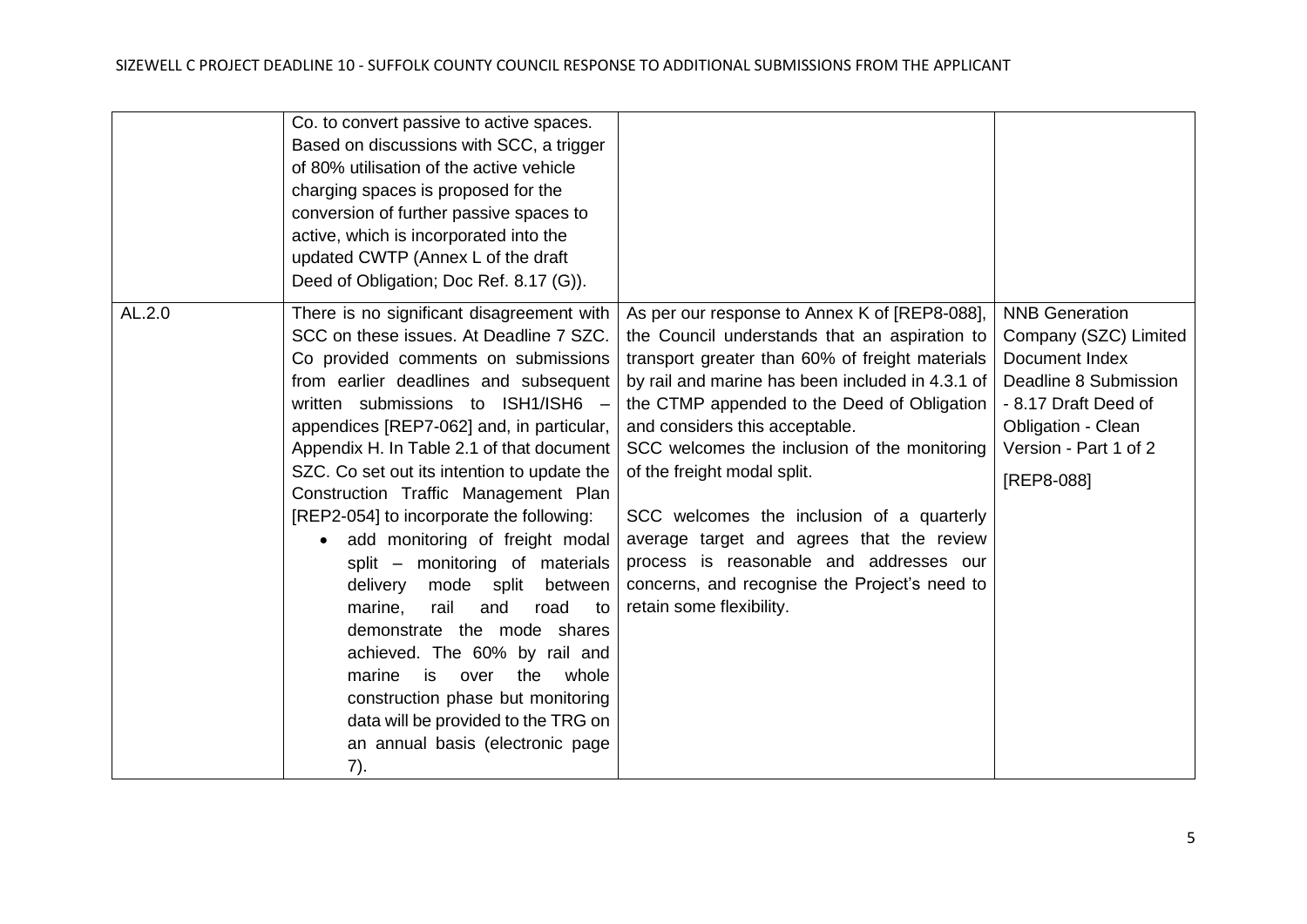| Daily HGV average target: update section        |  |
|-------------------------------------------------|--|
| 4 to provide an HGV quarterly average           |  |
| target of 500 daily 2-way HGV movements         |  |
| to/from the MDS during the peak                 |  |
| construction averaged over a quarter. It        |  |
| would be a target rather than a cap and not     |  |
| meeting the target would trigger a review       |  |
| by the TRG and a decision if any action is      |  |
| to be taken. It would allow a decision to be    |  |
| by the TRG<br>made<br>based<br>on               |  |
| marine/rail/road split. A cap may be            |  |
| instigated by TRG if practical and if           |  |
| exceedance occurs regularly. These two          |  |
| measures in combination would meet              |  |
| SCC's requests to have mode share               |  |
| constantly monitored and reported to TRG        |  |
| and provide the opportunity for TRG to          |  |
| influence the mode share. For example,          |  |
| the ability to tighten peak construction        |  |
| HGV traffic caps if the quarterly average is    |  |
| regularly exceeded would drive a greater        |  |
| share of transport by rail or sea. SZC. Co      |  |
| considers it important to retain some           |  |
| particularly<br>flexibility,<br>over<br>choices |  |
| between marine and rail transport for the       |  |
| reasons explained in its Response to ExA        |  |
| commentary on the draft DCO and other           |  |
| documents [REP7-058] at electronic page         |  |
| 17 but is happy to work with other TRG          |  |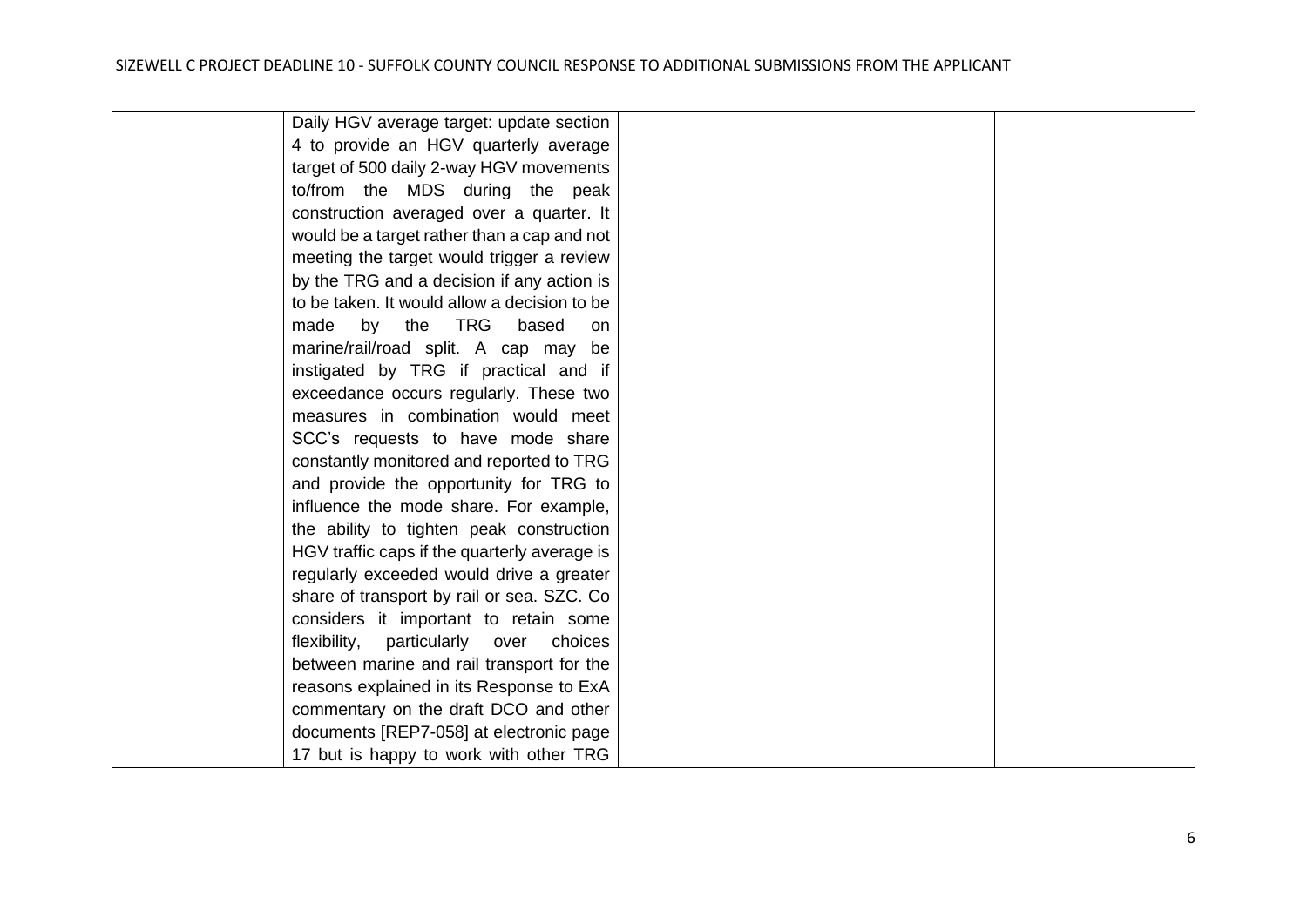#### SIZEWELL C PROJECT DEADLINE 10 - SUFFOLK COUNTY COUNCIL RESPONSE TO ADDITIONAL SUBMISSIONS FROM THE APPLICANT

|        | sustainable<br>members<br>optimise<br>to                               |                                  |  |
|--------|------------------------------------------------------------------------|----------------------------------|--|
|        | transport.                                                             |                                  |  |
| AR.2.0 | the<br>a) SCC<br>that<br>is<br>correct<br>establishment of the England | See SCC Comments at AR.2.1 Below |  |
|        |                                                                        |                                  |  |
|        | Coast Path and the accessible                                          |                                  |  |
|        | coastal<br>margin<br>in<br>the<br>is                                   |                                  |  |
|        | determination stage<br>the<br>with                                     |                                  |  |
|        | Secretary of State. The Rights of                                      |                                  |  |
|        | Way and Access Strategy refers to                                      |                                  |  |
|        | this at paragraph 1.2.3 [REP7-                                         |                                  |  |
|        | $023$ ].                                                               |                                  |  |
|        | Further clarity on the location of<br>b)                               |                                  |  |
|        | Footpath 21 (PRoW E-363/021/0),                                        |                                  |  |
|        | the Suffolk Coast Path, the future                                     |                                  |  |
|        | <b>England Coast Path and Sandlings</b>                                |                                  |  |
|        | Walk (which are proposed to follow                                     |                                  |  |
|        | the same route along the coast                                         |                                  |  |
|        | within the main development site                                       |                                  |  |
|        | and, hereafter, referred to as the                                     |                                  |  |
|        | Coast Path) in relation to the sea                                     |                                  |  |
|        | defences was provided by SZC Co.                                       |                                  |  |
|        | at ISH12, and is included in the                                       |                                  |  |
|        | Written Summary of SZC Co.'s                                           |                                  |  |
|        | Written<br><b>Summaries</b><br>of<br>Oral                              |                                  |  |
|        | Submissions made at ISH12:                                             |                                  |  |
|        | Community submitted at Deadline                                        |                                  |  |
|        | 8 (Doc. Ref. 9.101). In summary:                                       |                                  |  |
|        | SZC Co.'s proposed route east of<br>$\bullet$                          |                                  |  |
|        | the hard sea defence is proposed                                       |                                  |  |
|        | so that the landscaped hard sea                                        |                                  |  |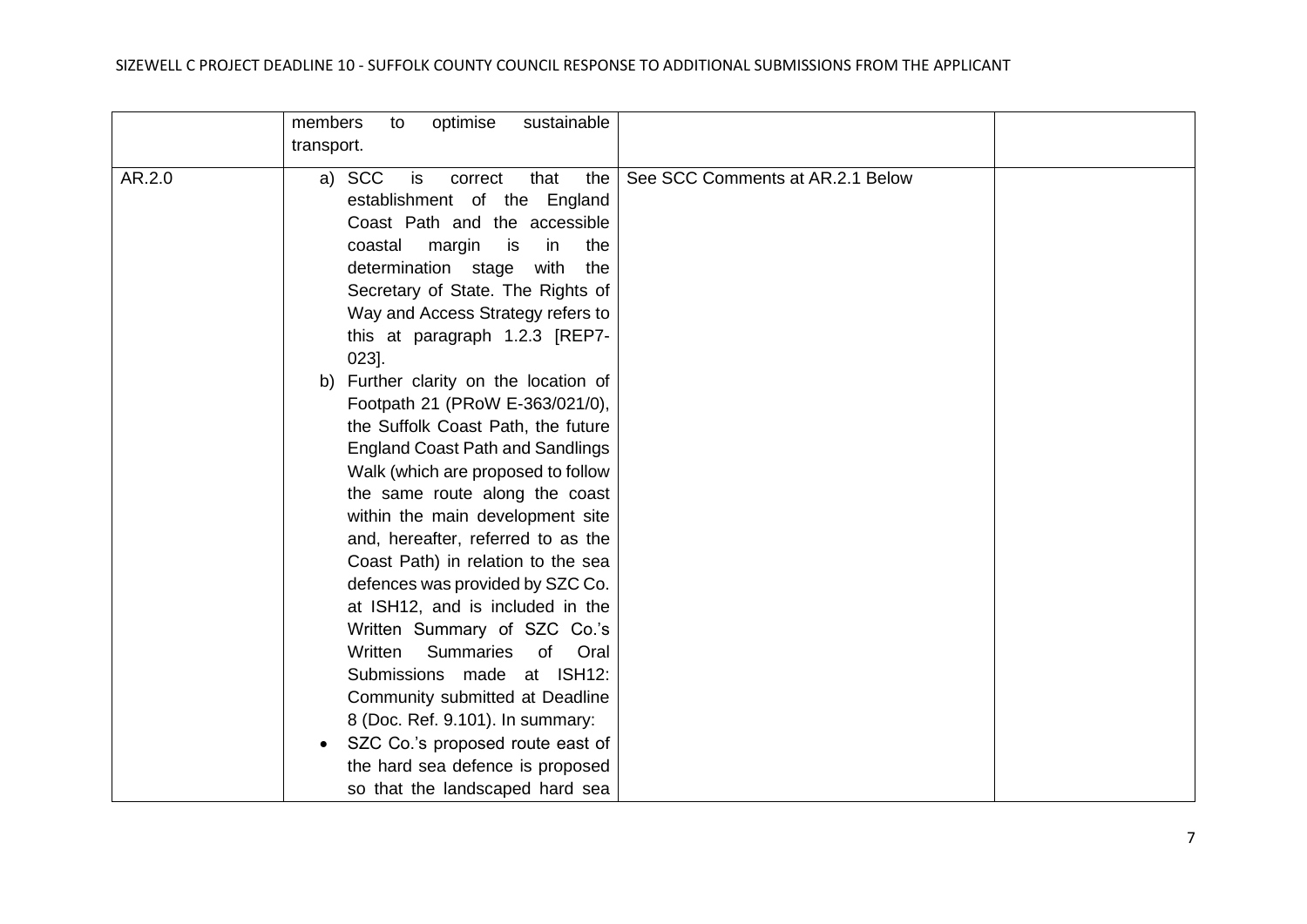|        | defence will screen lower level<br>buildings and structures within the<br>power station, allowing people to<br>enjoy the coastal landscape and<br>minimise intrusion by the power<br>station. This is similar to the<br>existing Coast Path and coastal<br>defence alongside Sizewell B. This<br>design approach is described at<br>paragraph 6.12.7 and illustrated on<br>Figures 6.14 and 6.15 of the<br>Design and Access Statement<br>submitted at Deadline 5 [REP5-<br>070].<br>SZC Co. has undertaken work recently<br>which has identified that, through the<br>Process<br>Management<br>Coastal<br>and<br>Mitigation Plan (CPMMP [REP5-059]), the<br>Coast Path will not be eroded during the<br>lifetime of Sizewell C, and SCC's concerns<br>can now be alleviated. SZC Co. has<br>updated the CPMMP to confirm a<br>commitment to retain the Coast Path at<br>Deadline 8 (Doc. Ref. 6.14 2.15.A(B)).<br>There is therefore no reason, based on<br>SCC's concerns, that the Coast Path<br>should not be on the alignment proposed |                                                           |  |
|--------|---------------------------------------------------------------------------------------------------------------------------------------------------------------------------------------------------------------------------------------------------------------------------------------------------------------------------------------------------------------------------------------------------------------------------------------------------------------------------------------------------------------------------------------------------------------------------------------------------------------------------------------------------------------------------------------------------------------------------------------------------------------------------------------------------------------------------------------------------------------------------------------------------------------------------------------------------------------------------------------------------------------------------------------------|-----------------------------------------------------------|--|
| AR.2.1 | by SZC Co.<br>SZC Co. reiterates that Requirement 6A<br>has been added to the draft DCO requiring                                                                                                                                                                                                                                                                                                                                                                                                                                                                                                                                                                                                                                                                                                                                                                                                                                                                                                                                           | ROW & Access Strategy Rev 5.0 (Clean<br>Version REP8-055) |  |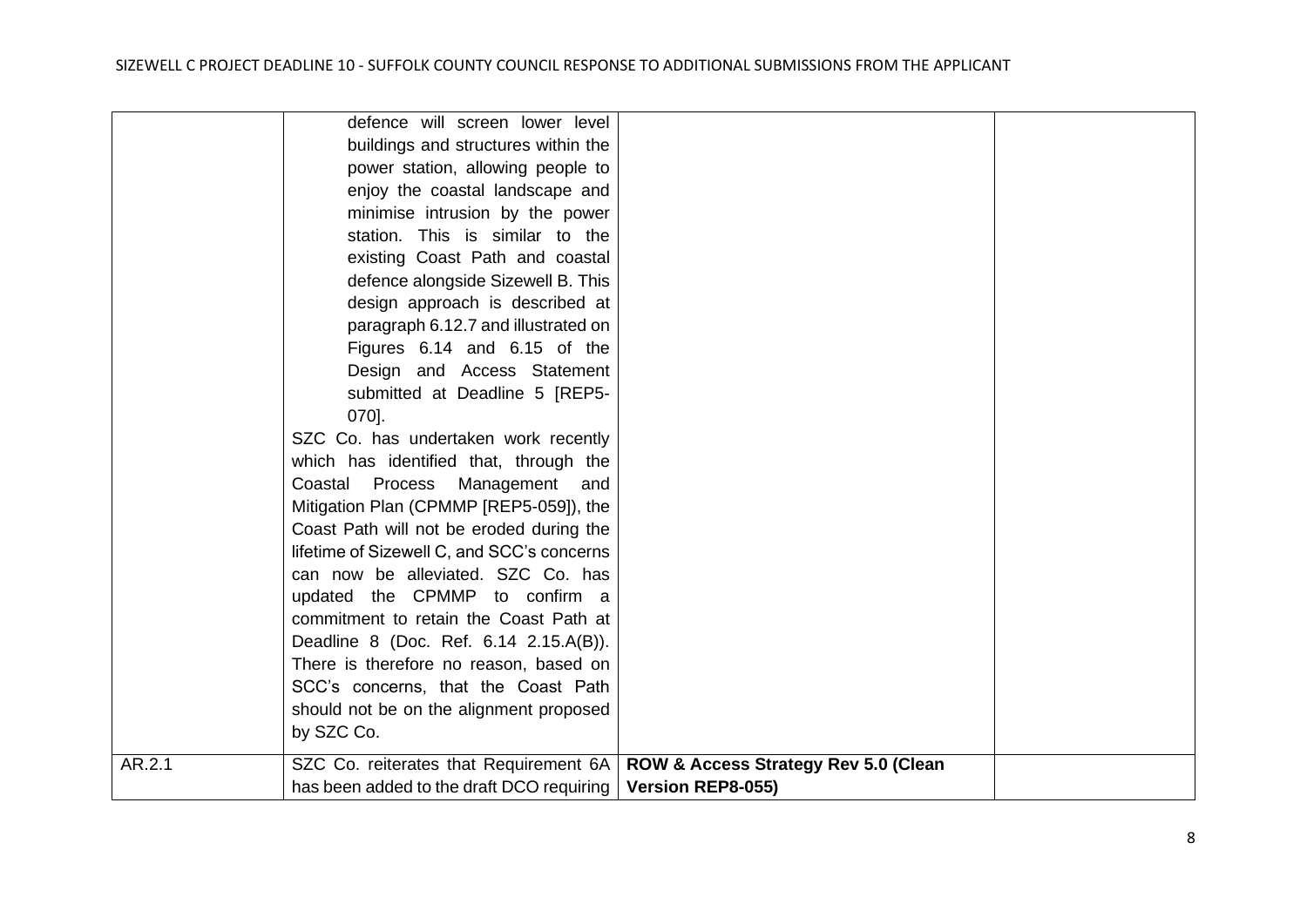| a Public Rights of Way Implementation      |                                                  |  |
|--------------------------------------------|--------------------------------------------------|--|
| Plan be submitted and approved by SCC      | New Text Introduced by SZC Co Relating to        |  |
| before any new or diverted public right of | DCO, Deed of Obligation and Code of              |  |
| way listed in Schedule 11 may be           | <b>Construction Practice</b>                     |  |
| commenced. The PRoW implementation         |                                                  |  |
| plans must be in general accordance with   | SZC Co has introduced a significant amount of    |  |
| the Rights of Way Strategy. SZC Co. has    | preamble to the strategy, between 1.1.4 and      |  |
| been working closely with SCC on the       | 1.1.10, which they say have been driven          |  |
| drafting of the Rights of Way and Access   | through on request from PINS to ensure that all  |  |
| Strategy and submitted an updated          | documents are secured and legally                |  |
| version at Deadline 7 responding to SCC's  | enforceable, where appropriate. Clarification of |  |
| comments [REP7-023]. A further updated     | the content has been discussed between SCC       |  |
| version is submitted at Deadline 8 (Doc    | and SZC Co lawyers.                              |  |
| Ref. 6.3 15I(D)).                          |                                                  |  |
|                                            | <b>Other Matters</b>                             |  |
|                                            |                                                  |  |
|                                            | 1. Throughout the strategy, the title            |  |
|                                            | "Rights of Way and Access Plans" is              |  |
|                                            | used, but the title of Rev. 7.0 of the           |  |
|                                            | plans is "Access and Rights of Way               |  |
|                                            | Plans",                                          |  |
|                                            | 2. There are two 1.2.1.s in the strategy,        |  |
|                                            | 3. P.3 and 4 (second) 1.2.1 bullet point $1 -$   |  |
|                                            | SCC seeks the deletion of the words              |  |
|                                            | "north-south" as it underplays the               |  |
|                                            | importance of east-west links,                   |  |
|                                            | especially the Sandlings Walk, and is            |  |
|                                            | not reflective of concessions made by            |  |
|                                            | SZC Co on that route. SCC raised this            |  |
|                                            | in its Deadline 8 response,                      |  |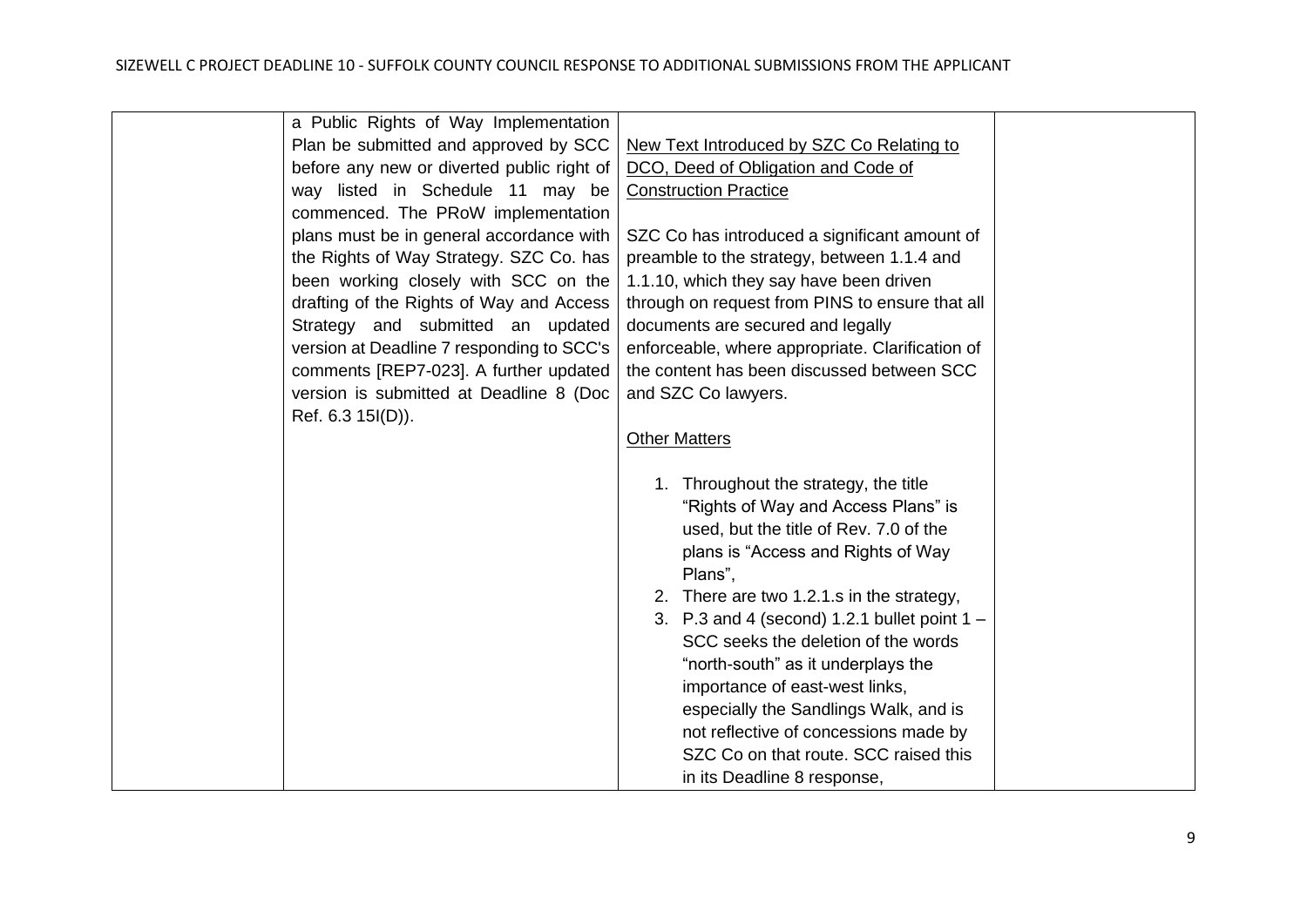|  | 4. $P.63.2.1 - this$ is a significant change |  |
|--|----------------------------------------------|--|
|  | in the way the alignment of FP21 in          |  |
|  | relation to how the coastal defence will     |  |
|  | be approved. The strategy states the         |  |
|  | exact alignment of PRoW E-363/021/0          |  |
|  | and the coast path will accord with the      |  |
|  | layout and scale details of the hard         |  |
|  | coastal defence feature, and these           |  |
|  | details must be submitted to and             |  |
|  | approved by East Suffolk Council, in         |  |
|  | consultation with Suffolk County             |  |
|  | Council. SCC suggests it might be            |  |
|  | helpful if the strategy made clear it is     |  |
|  | the hard coastal defence feature only        |  |
|  | which has to be approved by East             |  |
|  | Suffolk Council and not the alignment of     |  |
|  | FP21 and the coast path. The detailed        |  |
|  | alignment of FP21 is to be approved by       |  |
|  | SCC at a later date, and the detail for      |  |
|  | this should be captured in the Public        |  |
|  | Rights of Way Implementation Plans,          |  |
|  | 5. P.7 3.2.3 - SCC acknowledges he final     |  |
|  | alignment of FP21 will not be agreed         |  |
|  | until a later stage and when detailed        |  |
|  | designs are being developed. The             |  |
|  | county council has made clear on             |  |
|  | previous occasions its preference for        |  |
|  | FP21 to be located on top of the HCDF,       |  |
|  | but has accepted this will need further      |  |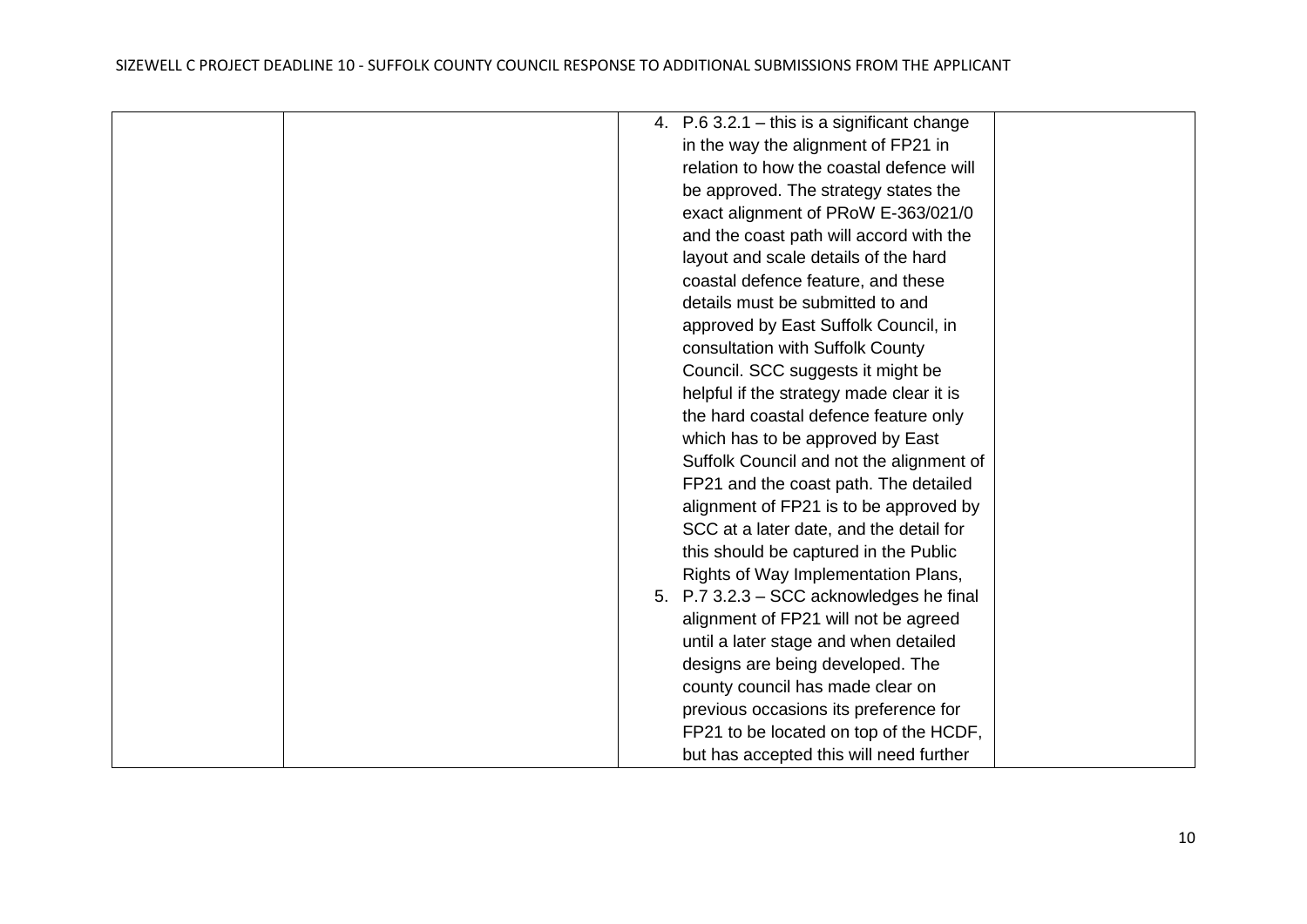| consideration at the detailed design<br>stage,<br>6. $P.93.2.12 - The term PROW has been$<br>deleted and should be reinstated - see<br>also comment below under P.14 4.5.1,<br>7. $P.144.5.1 - this section is headed$<br>"Coast Path", and at 4.5.1 references to |
|--------------------------------------------------------------------------------------------------------------------------------------------------------------------------------------------------------------------------------------------------------------------|
| PRoW E-363/021/0 (FP21) have been<br>deleted, in favour of the term the "Coast<br>Path". The section also refers to the<br>England Coast Path.                                                                                                                     |
| a. SCC requests the restoration of<br>PRoW E-363/021/0 (FP21) to<br>4.5.1 and points out the<br>distinction between:                                                                                                                                               |
| b. FP21, which is a PRoW for<br>which the county council is<br>highway authority, and which is<br>the county council's primary<br>interest,                                                                                                                        |
| c. The England Coast Path, which<br>is a trail established by Natural<br>England, which the county<br>council will assume a<br>maintenance and promotion role<br>(with Natural England retaining<br>certain functions, eg realigning<br>the trail),                |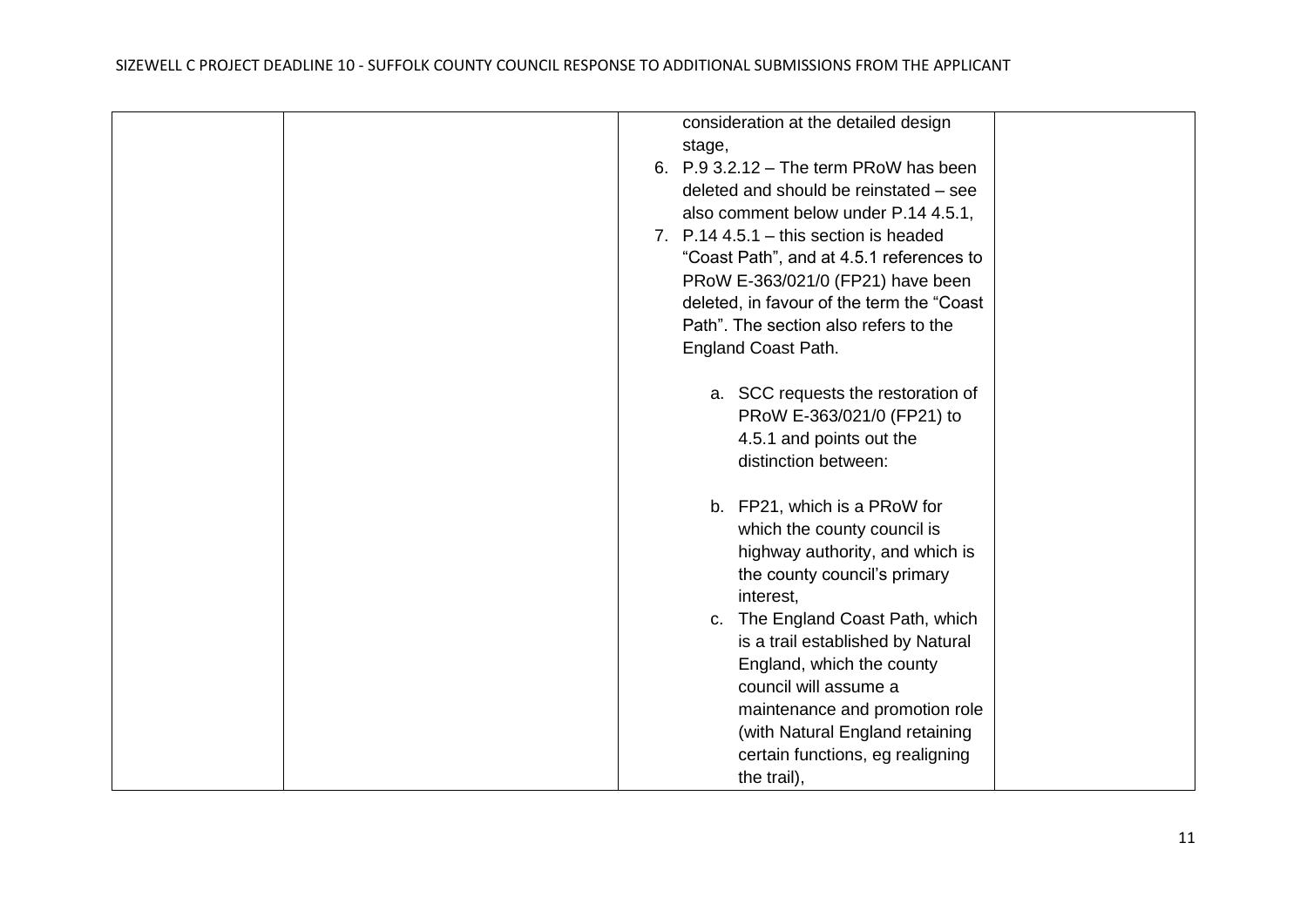| coast,                                                                                                                                                                                                                                                                                                                                                                                                                                                                                                                                                                                                                                        |  |
|-----------------------------------------------------------------------------------------------------------------------------------------------------------------------------------------------------------------------------------------------------------------------------------------------------------------------------------------------------------------------------------------------------------------------------------------------------------------------------------------------------------------------------------------------------------------------------------------------------------------------------------------------|--|
| e. This representation also covers<br>other references to coast path in<br>the strategy, eg 3.2.12,                                                                                                                                                                                                                                                                                                                                                                                                                                                                                                                                           |  |
| f. In its response at Deadline 8 at<br>AR.2.0, SZC Co state the<br>company "has undertaken work<br>recently which has identified<br>that, through the Coastal<br>Process Management and<br>Mitigation Plan (CPMMP [REP5-<br>059]), the Coast Path will not be<br>eroded during the lifetime of<br>Sizewell C, and SCC's concerns<br>can now be alleviated. SZC Co.<br>has updated the CPMMP to<br>confirm a commitment to retain<br>the Coast Path at Deadline 8<br>(Doc. Ref. 6.14 2.15.A(B)).<br>There is therefore no reason,<br>based on SCC's concerns, that<br>the Coast Path should not be on<br>the alignment proposed by SZC<br>Co." |  |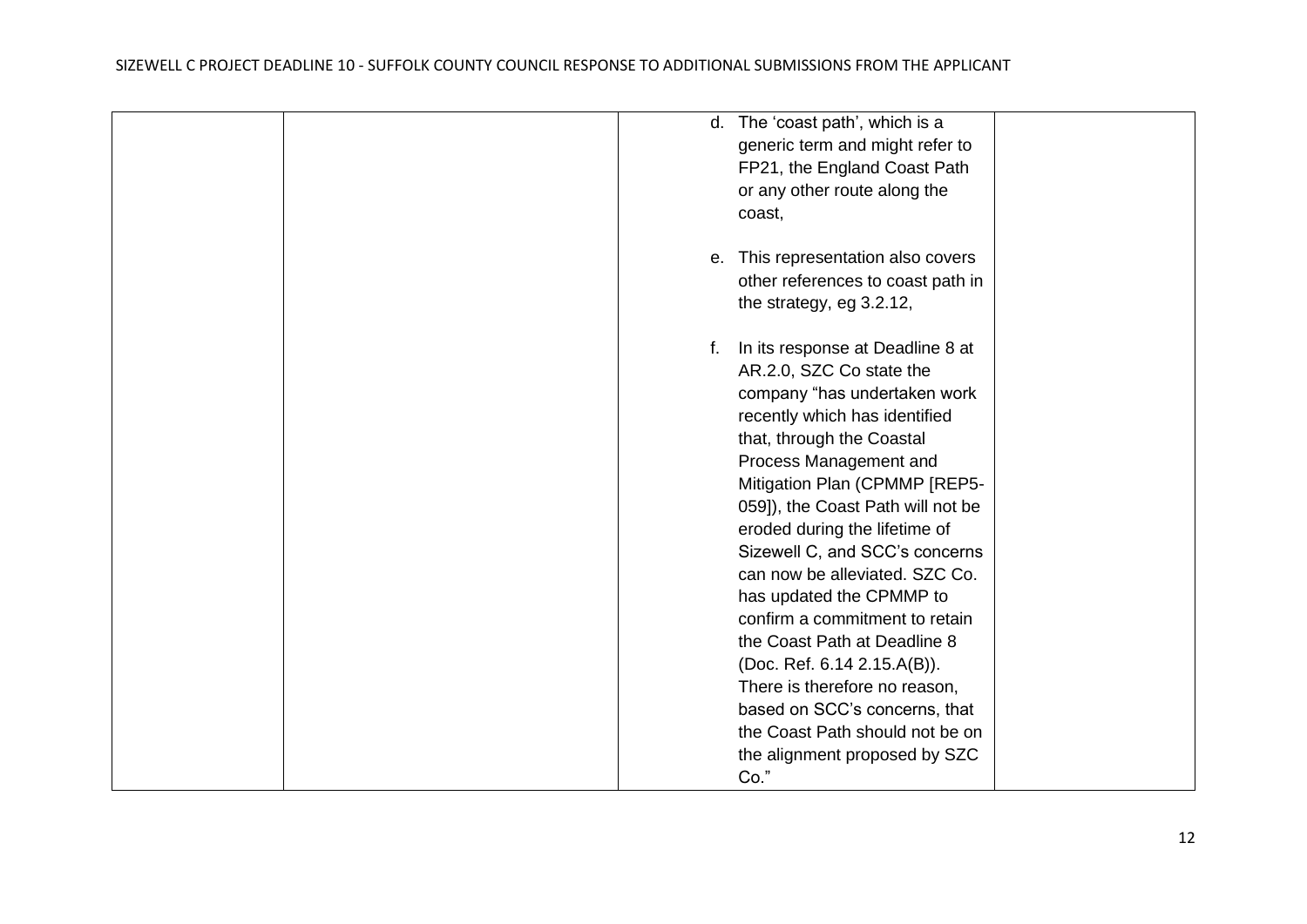|  | REP5-059 refers to the Coastal<br>a.<br>Processes Monitoring and<br>Mitigation Plan. SCC would<br>welcome further information<br>from SZC Co on what work was<br>undertaken that demonstrated<br>FP21 and the coast path will not<br>be eroded during the lifetime of<br>Sizewell C. Note also point 5.<br>above,                                                                                                                                                                                                                                                                                                                                                                       |  |
|--|-----------------------------------------------------------------------------------------------------------------------------------------------------------------------------------------------------------------------------------------------------------------------------------------------------------------------------------------------------------------------------------------------------------------------------------------------------------------------------------------------------------------------------------------------------------------------------------------------------------------------------------------------------------------------------------------|--|
|  | <b>Additional Notes:</b>                                                                                                                                                                                                                                                                                                                                                                                                                                                                                                                                                                                                                                                                |  |
|  | 8. As at 6 <sup>th</sup> and 7 <sup>th</sup> October 2021, the DCO<br>Schedules and accompanying Access &<br>Rights of Way Plans were still under<br>discussion between SZC Co and SCC<br>in respect of the detail needed to enable<br>the county council as surveying<br>authority to modify the definitive map<br>and statement. SZC Co will be updating<br>the ROW & Access Strategy to reflect<br>the plans SCC should refer to for the<br>detail of PRoW alignment and width.<br>SCC will require clarity on status and<br>alignment for all PRoW changes<br>requiring the definitive map and<br>statement to be modified, and clarity on<br>which plans can be relied upon as the |  |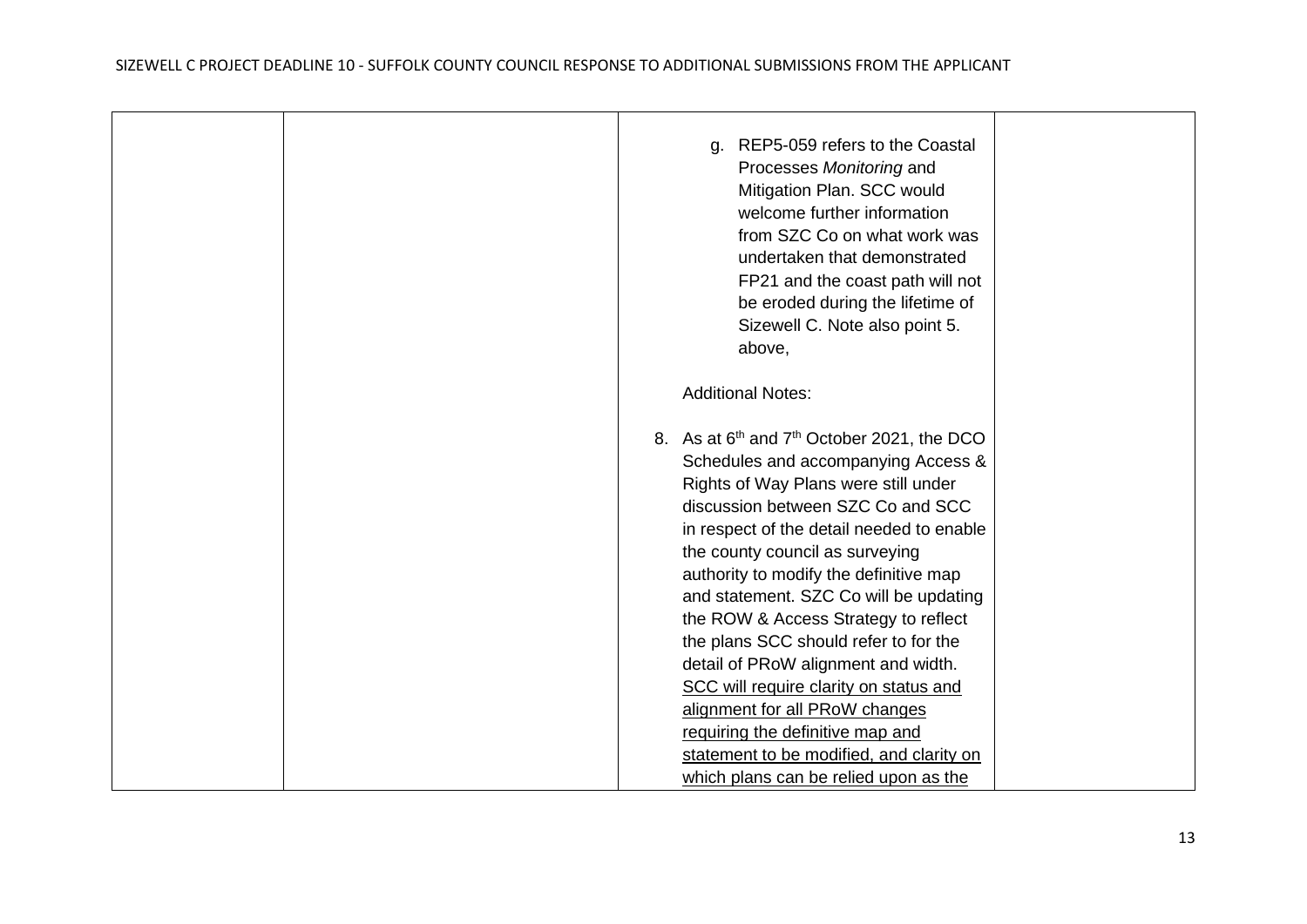|         |                                                                                                                                                                                                                                                                                                                                                                                          | legal event to do so under the Wildlife<br>and Countryside Act 1981.                                                                                                                                                                                                                                 |  |
|---------|------------------------------------------------------------------------------------------------------------------------------------------------------------------------------------------------------------------------------------------------------------------------------------------------------------------------------------------------------------------------------------------|------------------------------------------------------------------------------------------------------------------------------------------------------------------------------------------------------------------------------------------------------------------------------------------------------|--|
| CA.2.14 | SCC has indicated in recent discussions<br>that in principle they are close to being<br>content with relying on article 21. SZC Co.<br>believes that provided they can agree with<br>SZC Co the level of fees payable under the<br>Deed of obligation for highway design and<br>supervision fees, they will be content to<br>drop their request for protective provisions<br>in the DCO. | Agreement has been reached in the Deed of<br>Obligation regarding the payment of fees.                                                                                                                                                                                                               |  |
| Cu.2.0  | Please see SZC Co.'s Deadline 8<br>response to ExQ2 TT.2.28 for a summary<br>of the position.                                                                                                                                                                                                                                                                                            | Noted.                                                                                                                                                                                                                                                                                               |  |
| Cu.2.1  | Further engagement has been<br>undertaken with the relevant Parish<br>Councils, SCC and ESC in order to<br>confirm the agreed the proposed scheme<br>of local improvements. The updated Deed<br>of Obligation (Doc ref. 8.17(G)) provides<br>the detail of the proposed schemes to be<br>delivered.                                                                                      | SCC notes that continued engagement with the<br>relevant Parish Councils will be necessary<br>between the close of the examination and<br>commencement and that stakeholders (SZC<br>CO, ESC, SCC) have committed to this.                                                                           |  |
| NV.2.2  | SZC Co. notes that any figures it quotes<br>for anticipated noise reductions from quiet<br>road surfaces are based on the values<br>provided in the Design Manual for Roads<br>and Bridges LA111 and they represent the<br>Government-endorsed approach to the                                                                                                                           | Within the Statement of Common Ground to be<br>submitted at D10 SCC has accepted that the<br>use of lower noise surfacing on existing roads<br>with low speed limits (ie Yoxford and Theberton)<br>will have limited benefit in reducing traffic nosie.<br>However, its use at Marlesford and Little |  |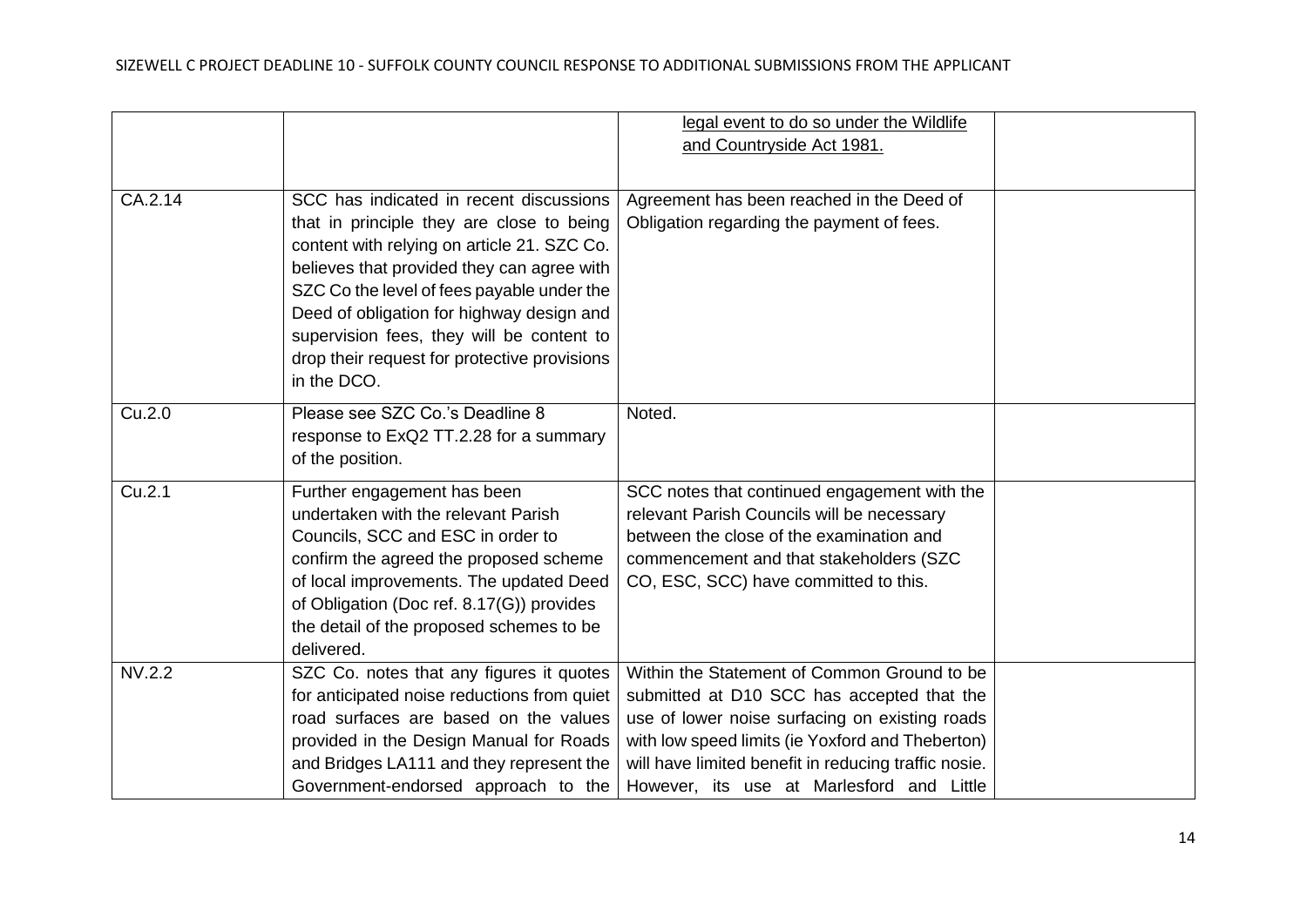|        | assessment of such surfaces. The extent  <br>to which the acoustic performance of the<br>road surface might change over time is not<br>taken into account in any submissions on<br>quiet road surfaces.                                                                                                                                                                                                                                                                                                                                                                                                                                                                                                                                                                                                                                          | Glemham is still considered a benefit due to the<br>likelihood of higher speeds, longer duration of<br>impact and associated benefits with regard to<br>vibration.<br>SCC's position regarding lower noise surfacing<br>on new roads remains as [REP7-162].                                                                                                                                                                                                                                                                                                                                                                                                                                                                                                       |  |
|--------|--------------------------------------------------------------------------------------------------------------------------------------------------------------------------------------------------------------------------------------------------------------------------------------------------------------------------------------------------------------------------------------------------------------------------------------------------------------------------------------------------------------------------------------------------------------------------------------------------------------------------------------------------------------------------------------------------------------------------------------------------------------------------------------------------------------------------------------------------|-------------------------------------------------------------------------------------------------------------------------------------------------------------------------------------------------------------------------------------------------------------------------------------------------------------------------------------------------------------------------------------------------------------------------------------------------------------------------------------------------------------------------------------------------------------------------------------------------------------------------------------------------------------------------------------------------------------------------------------------------------------------|--|
| TT.2.7 | SZC Co. has continued discussions with<br>SCC in relation to monitoring and controls<br>and significant progress has been made in<br>reaching agreement on these measures. A<br>note was prepared by SZC Co. at Deadline<br>7 (Appendix H of Comments at Deadline 7<br>on Submissions from Earlier Deadlines<br>and Subsequent Written Submissions to<br>ISH1-ISH6 [REP7-060]) to summarise the<br>proposed changes to the Construction<br>Traffic Management Plan [REP2-054],<br>Construction Worker Travel Plan [REP2-<br>055] and Traffic Incident Management<br>Plan [REP2-053] which<br>had<br>been<br>submitted at Deadline 2.<br>An updated CTMP (Annex K of the DoO<br>Doc Ref. 8.17(G)) issued at Deadline 8,<br>includes shoulder peak hour HDV/HGV<br>targets for 07:00-08:00 and 16:00-17:00.<br>Monitoring of the peak hour HDV/HGV | SCC agrees that significant progress has been<br>made and has been made since. SCC have<br>provided the Applicant with our suggested<br>changes to the versions of the Management<br>Plans submitted as ANNEX K, L and M of the<br>Draft Deed of Obligation at Deadline 8 [REP8-<br>088]. SCC understand these changes will be<br>incorporated into the final versions, and<br>consider the documents are acceptable on the<br>continued basis that the TRG are able to amend<br>them.<br>SCC welcomes the inclusion of the adjacent<br>peak hour monitoring as per discussions with<br>the Applicant.<br>SCC welcomes the inclusion of the monitoring<br>of the associated development site HGV<br>movements.<br>SCC agrees that the proposed daily notification |  |
|        | caps and shoulder peak hour HDV/HGV<br>targets is proposed to be via the DMS                                                                                                                                                                                                                                                                                                                                                                                                                                                                                                                                                                                                                                                                                                                                                                     | will allow for early identification of issues.                                                                                                                                                                                                                                                                                                                                                                                                                                                                                                                                                                                                                                                                                                                    |  |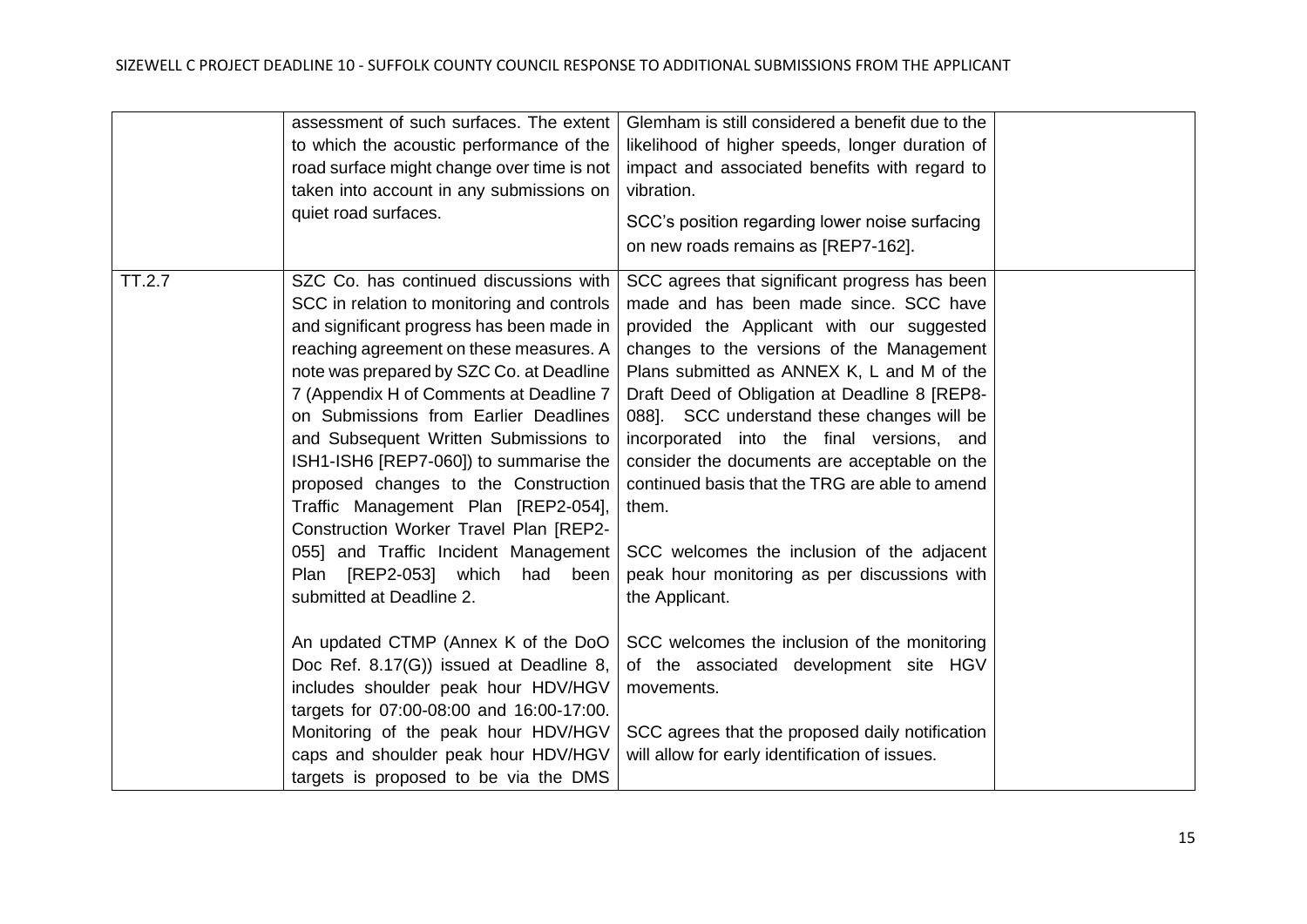| through a GPS geofence<br>around             | SCC welcomes the commitment to the summary      |  |
|----------------------------------------------|-------------------------------------------------|--|
| Theberton and Middleton Moor on the          | document.                                       |  |
| B1122 in the early years, and around the     |                                                 |  |
| Sizewell link road in the peak construction. | SCC agrees that exceedance of targets would     |  |
|                                              | trigger a review by the TRG only with associate |  |
| The updated CTMP (Annex K of the DoO         | remedial actions if appropriate.                |  |
| Doc Ref. 8.17(G)) issued at Deadline 8       |                                                 |  |
| includes monitoring of HGV movements         |                                                 |  |
| to/from the associated development site      |                                                 |  |
| during their construction via the DMS,       |                                                 |  |
| which will be reported to the TRG.           |                                                 |  |
|                                              |                                                 |  |
| The focus of the TRG should be on risk of    |                                                 |  |
| non-compliance<br>of<br>the<br>transport     |                                                 |  |
| management plans as well as any non-         |                                                 |  |
| compliance. SZC Co. must monitor the         |                                                 |  |
| DMS on a daily basis against the             |                                                 |  |
| requirements of the CTMP (Annex K of the     |                                                 |  |
| DoO Doc Ref. 8.17(G)) and the TRG will       |                                                 |  |
| be notified of any breaches of HGV caps      |                                                 |  |
| or routes within 24 hours of them            |                                                 |  |
| occurring. By undertaking this monitoring    |                                                 |  |
| on a daily basis, any issues will be         |                                                 |  |
| identified at an early stage and dealt with  |                                                 |  |
| promptly.                                    |                                                 |  |
|                                              |                                                 |  |
| In addition, a summary of the DMS data       |                                                 |  |
| will be emailed to the TRG members on a      |                                                 |  |
| weekly basis throughout the construction     |                                                 |  |
| period. This will not include the same level |                                                 |  |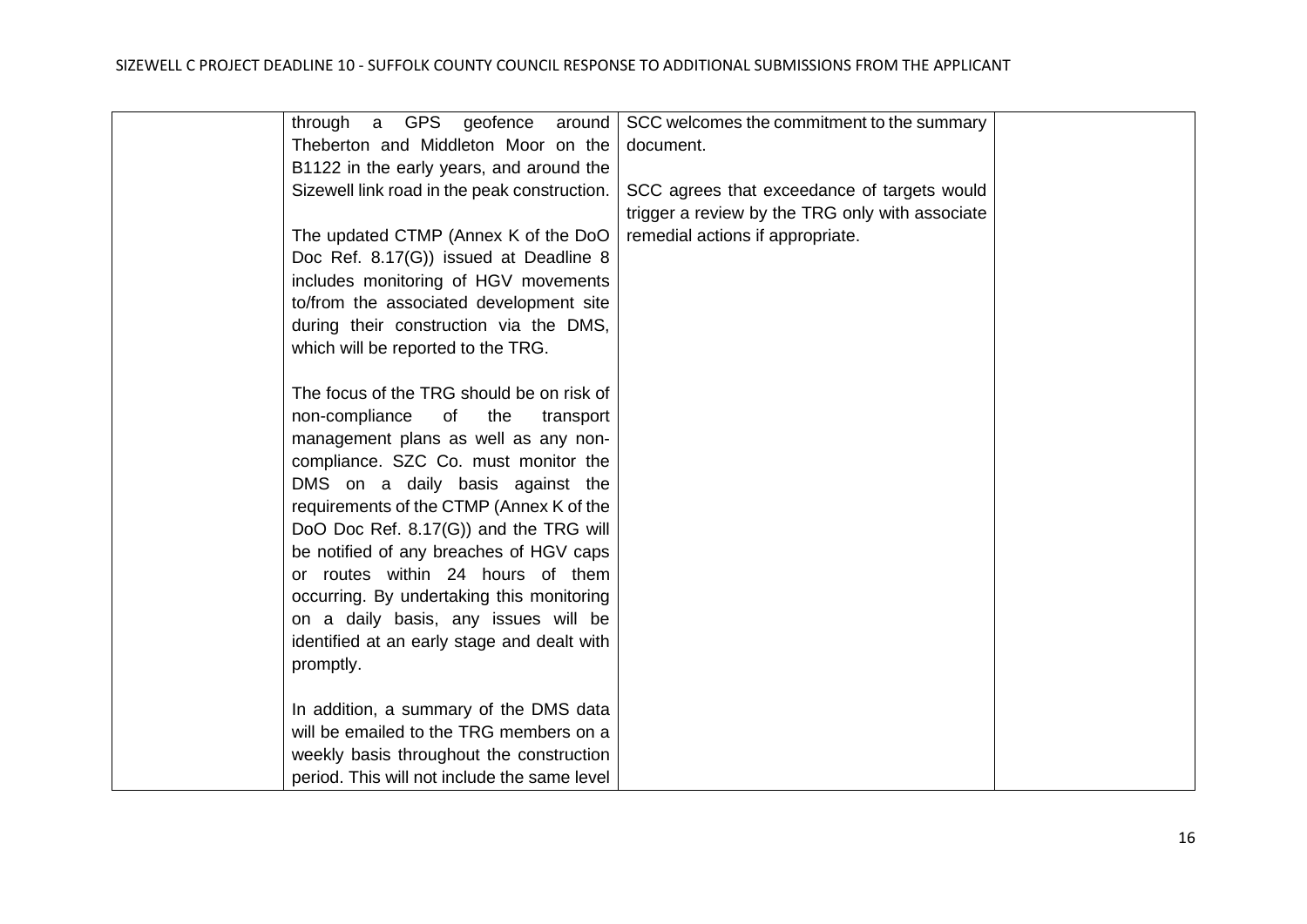|         | of detail as the monitoring reports but will<br>provide an overview of compliance with<br>the commitments set out in the CTMP.<br>This will enable the TRG to understand if<br>there is likely to be a risk of non-<br>compliance of the controls and targets in<br>the CTMP (Annex K of the DoO Doc Ref.<br>$8.17(G)$ ).                                                                                                                                                                                                                                                                   |                                                                                                                                                                                                                                                                                                                                                                                                                                                                                                                                                                                                                                 |  |
|---------|---------------------------------------------------------------------------------------------------------------------------------------------------------------------------------------------------------------------------------------------------------------------------------------------------------------------------------------------------------------------------------------------------------------------------------------------------------------------------------------------------------------------------------------------------------------------------------------------|---------------------------------------------------------------------------------------------------------------------------------------------------------------------------------------------------------------------------------------------------------------------------------------------------------------------------------------------------------------------------------------------------------------------------------------------------------------------------------------------------------------------------------------------------------------------------------------------------------------------------------|--|
|         | Unlike for the caps, exceedance of targets<br>would not be a breach of the CTMP (Annex<br>K of the DoO Doc Ref. 8.17(G)) but would<br>trigger a review by the TRG to determine if<br>any remedial action is required.                                                                                                                                                                                                                                                                                                                                                                       |                                                                                                                                                                                                                                                                                                                                                                                                                                                                                                                                                                                                                                 |  |
| TT.2.10 | Please refer to the answer provided to<br>ExQ3. TT.3.0.                                                                                                                                                                                                                                                                                                                                                                                                                                                                                                                                     | Noted.                                                                                                                                                                                                                                                                                                                                                                                                                                                                                                                                                                                                                          |  |
| TT.2.28 | As indicated in SZC Co. and SCC<br>responses to this question at Deadline 7,<br>SZC Co. has now prepared an updated<br>assessment of the ES transport effects.<br>The updated assessment was submitted<br>to PINS at Deadline 7 as Appendix 2.C of<br>the Fourth Environmental Statement<br>Addendum [REP7-032]. The updated<br>assessment addresses comments raised<br>by SCC, as well as comments raised<br>previously by the ExA. SCC's response to<br>Cu.2.0 submitted at Deadline 7 states that<br>SCC are still to complete their review of<br>the updated ES assessment of transport | SCC has discussed our final concerns regarding<br>the outcomes of the ES with the Applicant, and<br>whilst we do not necessarily agree that an<br>impact should be reduced by the presence of the<br>contingency fund, given that it may not be used<br>to mitigate the impact and that these are impacts<br>that have been identified, are of the opinion that<br>the mitigation strategy and overall conclusions<br>are reasonable.<br>As part of discussion, the Applicant has<br>proposed to provide clarification on the<br>dismissal of certain impacts, and the use of<br>professional judgement, and this would address |  |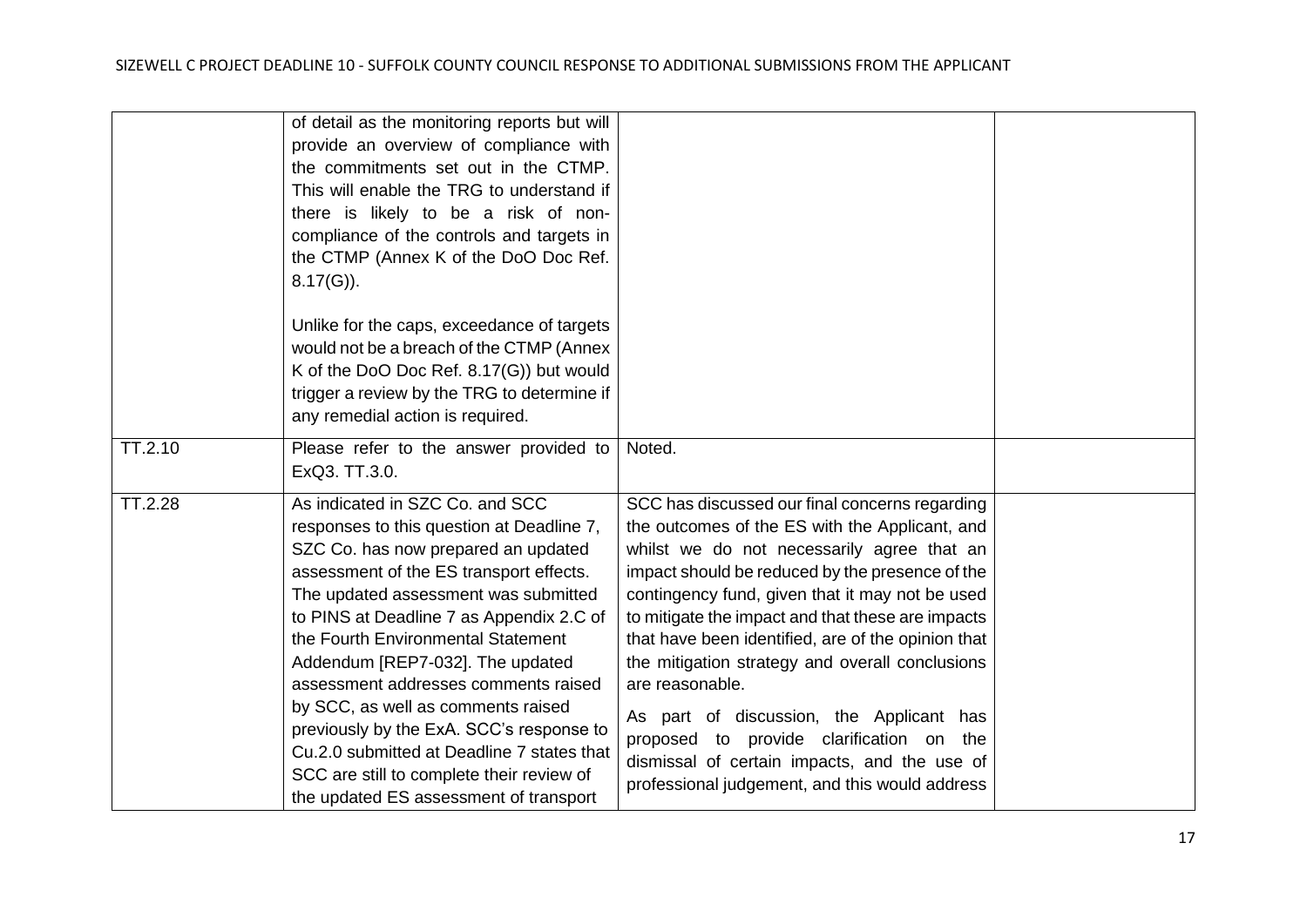| effects, but 'do not currently expect any                                                                                                                                                                                                                         | our final concerns around a small number of                                                                                                                                                                                                                                                                        |  |
|-------------------------------------------------------------------------------------------------------------------------------------------------------------------------------------------------------------------------------------------------------------------|--------------------------------------------------------------------------------------------------------------------------------------------------------------------------------------------------------------------------------------------------------------------------------------------------------------------|--|
| areas of disagreement'. The updated                                                                                                                                                                                                                               | links.                                                                                                                                                                                                                                                                                                             |  |
| transport effects tables were shared with<br>SCC prior to Deadline 7 to inform the<br>discussions on transport mitigation, which<br>has now been agreed with SCC and is set<br>out in the draft Deed of Obligation (Doc<br>Ref. 8.17(G)) submitted at Deadline 8. | The dDCO Schedule 22 (REP8-036) needs to<br>be updated to clearly show all relevant<br>documents relating to the ES. The current<br>position is that the schedule only refers to<br>revision 1 of the Environmental Statement, the<br>original submission, excluding addendums<br>submitted during the examination |  |

# <span id="page-17-0"></span>**[REP8-116] SZC CO. RESPONSES TO EXA'S THIRD WRITTEN QUESTIONS VOLUME 1**

| Ref    | SZC Co comments in [REP8-116]                                                                                                                                                                                                                                                                                                                                                                       | SCC Deadline 10 response                                                                                                                                                                                                                                                                                           | Ref to other<br>submissions |
|--------|-----------------------------------------------------------------------------------------------------------------------------------------------------------------------------------------------------------------------------------------------------------------------------------------------------------------------------------------------------------------------------------------------------|--------------------------------------------------------------------------------------------------------------------------------------------------------------------------------------------------------------------------------------------------------------------------------------------------------------------|-----------------------------|
| TT.3.0 | SZC Co. has set out in detail the appraisal process that<br>has been undertaken on route options, including Route<br>W, within the "Sizewell Link Road Option Development"<br>and Summary Work Undertaken Post-Submission of<br>the DCO". This document forms Appendix 11 of the<br>Sizewell Link Road Response Paper that was<br>submitted at Deadline 2 [REP2-108] (electronic pages<br>341-504). | SCC has approached issues around the<br>routeing and permanency of the SLR<br>consistently throughout the examination<br>including in our Written Representation<br>[REP2-189] and in our Response to<br>CA.2.10 T.2.11, T.2.12, TT.2.15 at<br>[REP8-179] and maintain our position on<br>this issue. Namely that: |                             |
|        | The above document provides a review of the<br>environment, economic, and community criteria that<br>were considered in the Sizewell link road route<br>selection. This includes consideration of whether the                                                                                                                                                                                       | Our position remains the same that the<br>environmental and cost implications of<br>the retention of the SLR outweigh the<br>benefits once the construction phase of<br>SZC is completed and the lack of utility                                                                                                   |                             |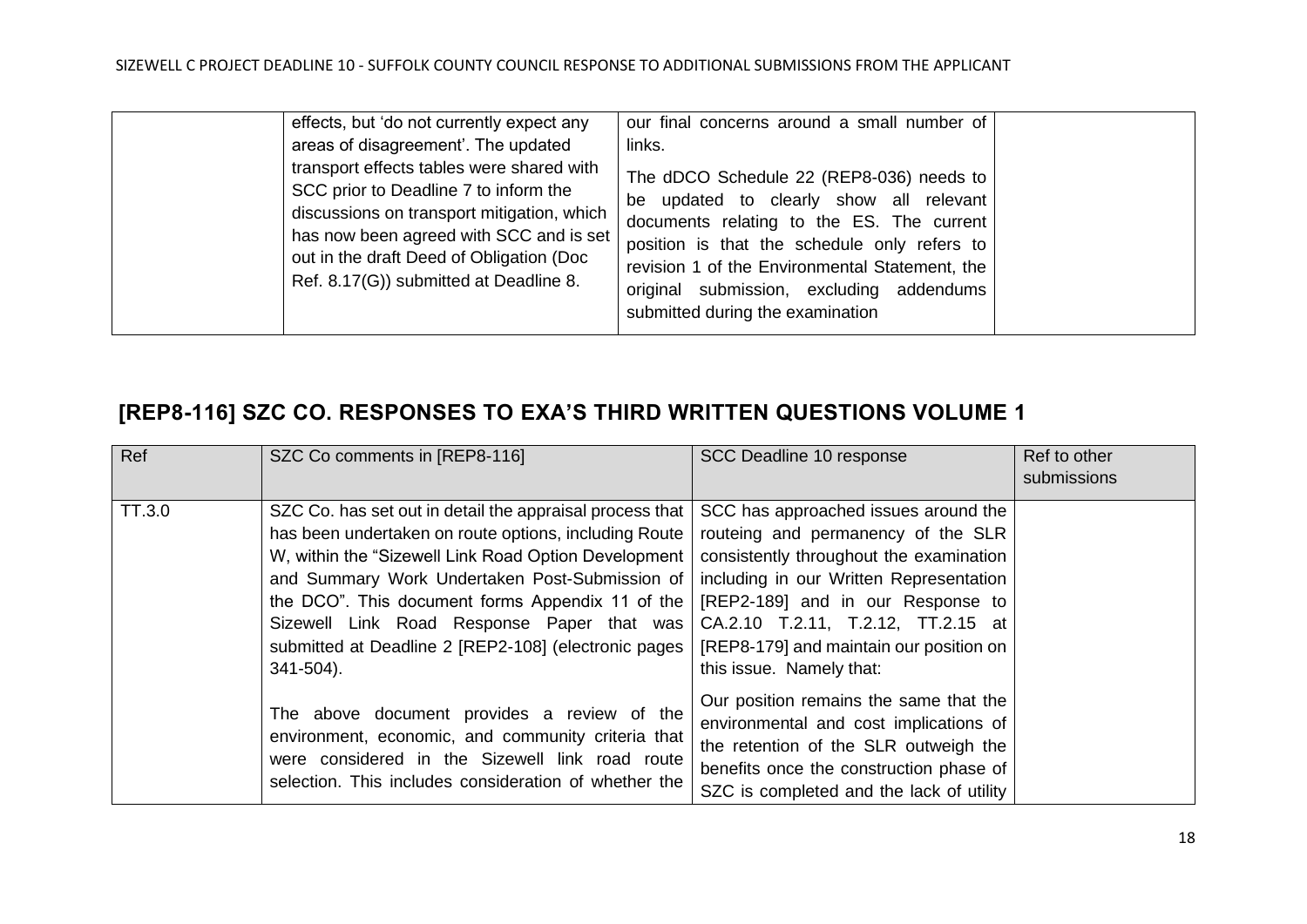| route option 'is likely to increase transport impacts on    | of the SLR in the Operational Phase, |  |  |  |
|-------------------------------------------------------------|--------------------------------------|--|--|--|
| the wider network' [REP2-108] (electronic page 466).        | especially when compared with the    |  |  |  |
| Against this criteria, SZC Co. does acknowledge that        | alternative route.                   |  |  |  |
| Route W is 'best placed of the options considered to        |                                      |  |  |  |
| intercept the Sizewell C HGVs from the south'.              |                                      |  |  |  |
| However, as noted above, the route selection                |                                      |  |  |  |
| considered a number of criteria, and overall, the           |                                      |  |  |  |
| Sizewell link road (i.e. Route Z) is the most appropriate   |                                      |  |  |  |
| route. In fact, for reasons set out in [REP2-108] it is the |                                      |  |  |  |
| only appropriate route. These considerations are set        |                                      |  |  |  |
| out in Appendix 5D Sizewell Link Road: Principle and        |                                      |  |  |  |
| Route Selection Paper to SZC Co.'s responses to ExQ1        |                                      |  |  |  |
| [REP2-108] (electronic pages $244 - 267$ ) and were         |                                      |  |  |  |
| elaborated at the CA hearing on 17 August [REP7-064]        |                                      |  |  |  |
| (electronic pages 5-7) and have also been set out in        |                                      |  |  |  |
| the written submissions following that hearing [REP7-       |                                      |  |  |  |
| 066] (electronic pages $3 - 7$ ) and are set out in         |                                      |  |  |  |
| response to Question CA.2.10 [REP7-056] (electronic         |                                      |  |  |  |
| page 139).                                                  |                                      |  |  |  |
|                                                             |                                      |  |  |  |
| As set out in the Sizewell Link Road Response Paper         |                                      |  |  |  |
| (electronic page 251) a peer review of the assessment       |                                      |  |  |  |
| work undertaken by SZC Co. was commissioned in              |                                      |  |  |  |
| 2019 to assess the identified options for the Sizewell      |                                      |  |  |  |
| link road. One of the criteria of the peer review was       |                                      |  |  |  |
| 'Minimising Route Mileage'. As set out in response to       |                                      |  |  |  |
| ExQ2 TT.2.10 [REP7-056] (electronic page 334), SZC          |                                      |  |  |  |
| Co. acknowledges that the vehicle km results for Route      |                                      |  |  |  |
| W and Z should have been transposed, and that Route         |                                      |  |  |  |
| Z (the Sizewell link road) would result in more mileage     |                                      |  |  |  |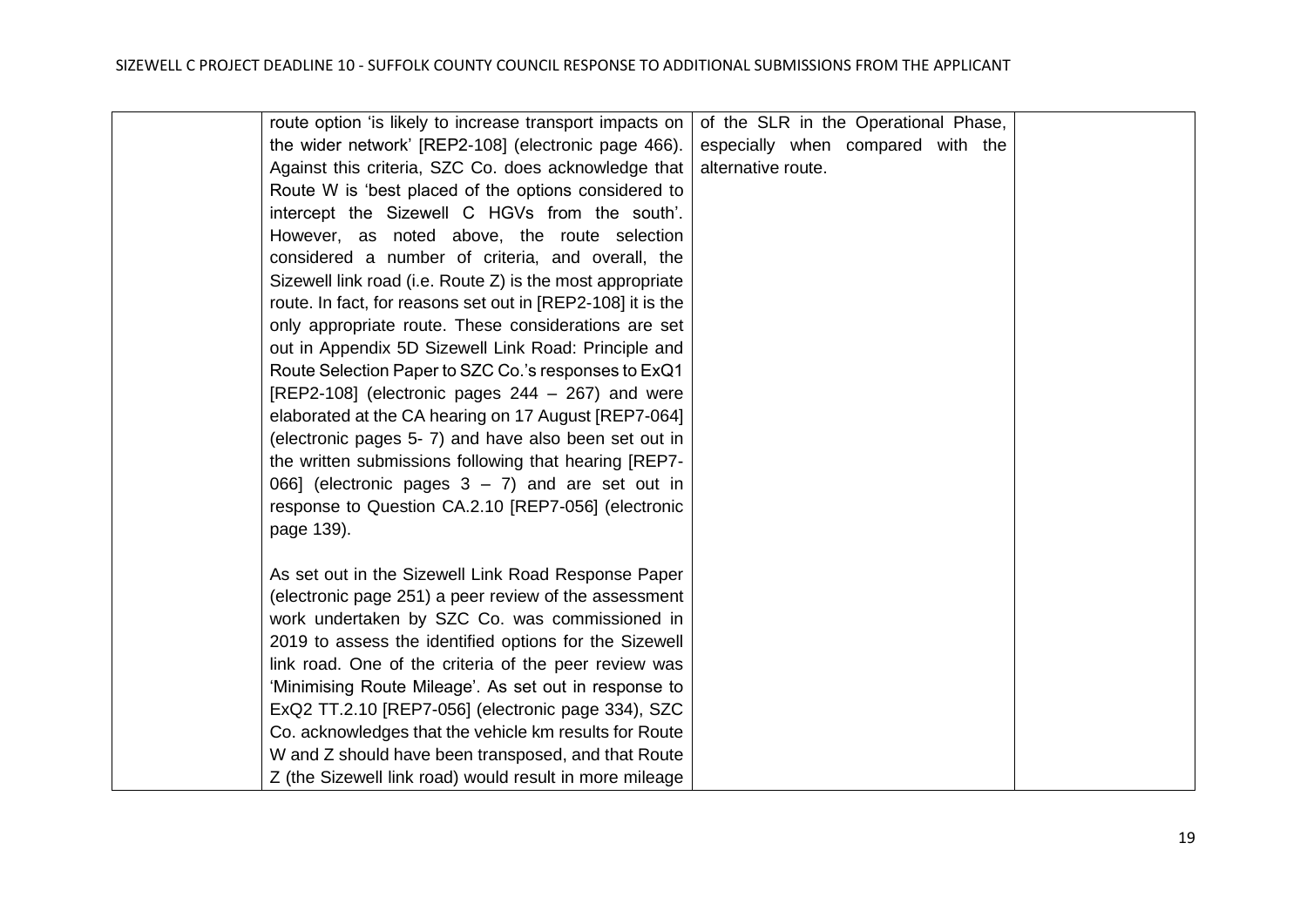|        | than Route W. However, this difference in mileage is<br>marginal, especially when considered as a percentage<br>of the whole journey distance from the source of the                                                                                                                                                                                                                                                                                                                                  |                                                                                                                                                                                                                                                                                 |  |
|--------|-------------------------------------------------------------------------------------------------------------------------------------------------------------------------------------------------------------------------------------------------------------------------------------------------------------------------------------------------------------------------------------------------------------------------------------------------------------------------------------------------------|---------------------------------------------------------------------------------------------------------------------------------------------------------------------------------------------------------------------------------------------------------------------------------|--|
|        | journey.<br>SZC Co.'s response to ExQ2 TT.2.12 [REP7-056]<br>(electronic page 336) states that, when considering the<br>whole journey of Sizewell C cars and LGVs across the<br>study area, the difference in Veh-KMs between the two<br>route alignments (Sizewell link road and Route W<br>North), is in the region of 1-2% (i.e. marginally more<br>Veh-KMs with Sizewell link road than Route W North<br>alignment).                                                                              |                                                                                                                                                                                                                                                                                 |  |
|        | Were this revised calculation to be factored into the<br>analysis of preferred routes, it would make no material<br>difference, partly because the percentage difference is<br>relatively small but more importantly, there are a<br>number of considerations, and not just transport<br>related, that have been weighed up in selecting the<br>route for the Sizewell link road.                                                                                                                     |                                                                                                                                                                                                                                                                                 |  |
| TT.3.5 | Based on the Implementation Plan there is<br>(i)<br>expected to be a short period (circa 1 quarter) when<br>the park and ride facilities are expected to be<br>operational before the Sizewell link road is available<br>for use. It is only during this one quarter that the<br>CWTP would move from 'early years' to 'peak<br>construction (i.e. once either of the park and ride<br>facilities is operational) but the CTMP would still be<br>operating under the early years controls (i.e. prior | SCC recognises the timings set out<br>within the Implementation Plan, and<br>have looked to give the TRG the relevant<br>monitoring and resilience needed to<br>respond to issues.<br>SCC has agreed<br>monitoring<br>and<br>management processes through the<br>CTMP and CWTP. |  |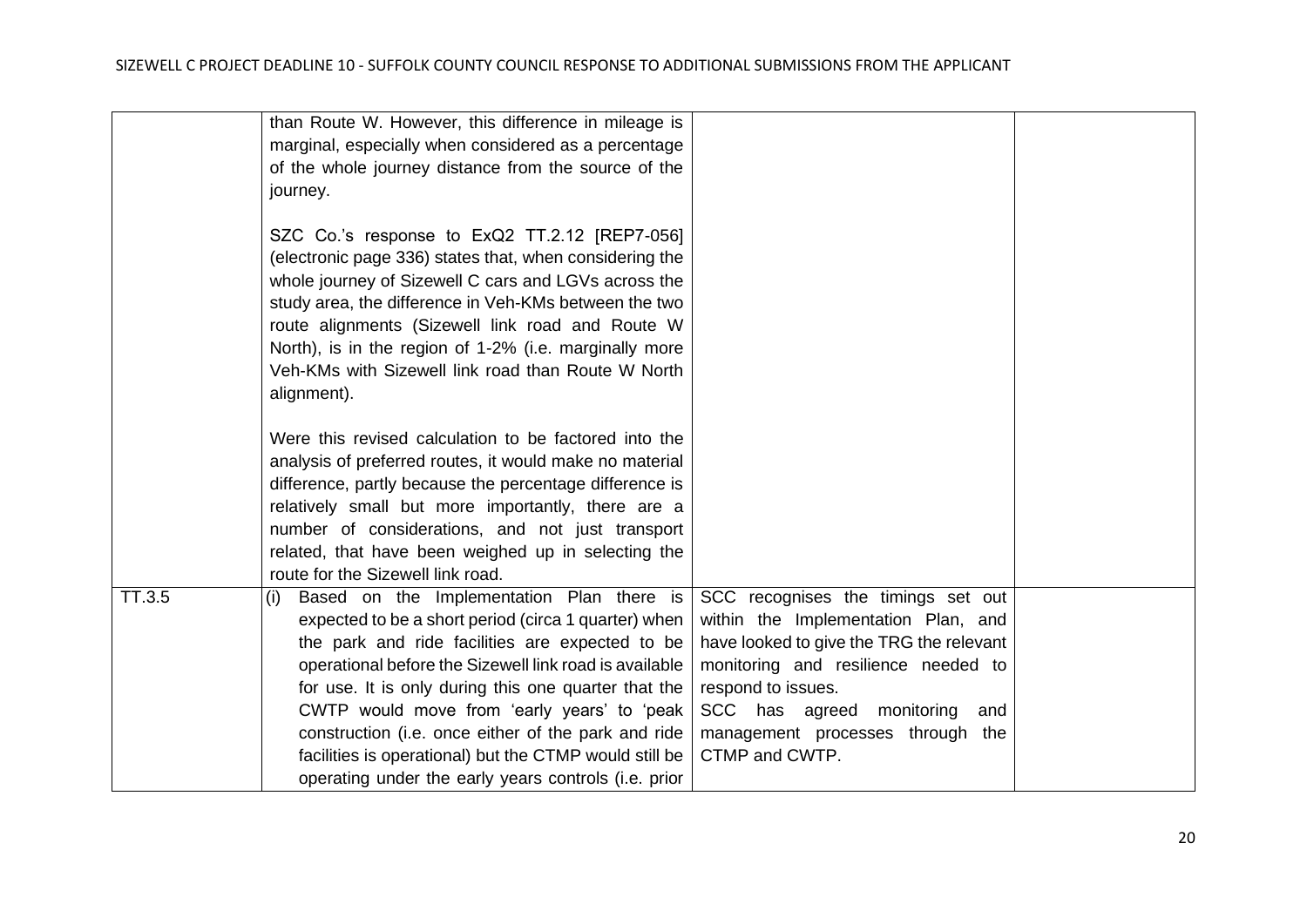| to the Sizewell link road and two village bypass<br>The TRG will be provided with sufficient<br>being available for use). Once the Sizewell link road<br>information to have early warning of<br>is operational both the CWTP and CTMP would<br>potential issues and to identify measures<br>under<br>'peak<br>operate<br>the<br>construction'<br>to respond; most notably through<br>commitments, targets and controls.<br>management measures. The initial<br>Therefore, this question relates to the one quarter<br>period after delivery of a park and ride<br>of time when the CWTP would be being monitored<br>will need to be managed effectively to<br>against the peak construction targets, which<br>minimise<br>any<br>additional<br>potential<br>includes park and ride buses, but the construction<br>significant impacts, and SCC is of the<br>workers would need to utilise the B1122. SZC Co.<br>opinion that the proposed data and<br>monitoring is able to achieve this.<br>understands that the ExA is concerned that the<br>traffic levels under this scenario have not been<br>However, even with these processes in<br>assessed as part of the Early Years assessment.<br>place there remains some potential for<br>First of all consideration needs to be given to the<br>exceedances,<br>particularly<br>some<br>difference in mode share that would result from the<br>associated with construction workforce<br>change in transport strategy during this quarter. The<br>movements, as a result of unforeseen<br>workforce included in the Early Years assessment<br>impacts, however SCC has looked to<br>was 1,500 workers travelling to/from the main<br>minimise the likelihood of this and<br>development site. At the time that the Sizewell link<br>significance of the potential impacts<br>road is forecast to be available for use the workforce<br>should it occur.<br>is expected to increase to circa 2,000 workers. The<br>LEEIE park and ride facility would not be available<br>and instead the workers would utilise the<br>northern/southern park and ride facility. The<br>campus would not be available at this time and<br>therefore the peak construction mode share target<br>would not be achievable from Day 1 of moving from<br>Early Years to peak construction mode share<br>targets. |  |  |
|---------------------------------------------------------------------------------------------------------------------------------------------------------------------------------------------------------------------------------------------------------------------------------------------------------------------------------------------------------------------------------------------------------------------------------------------------------------------------------------------------------------------------------------------------------------------------------------------------------------------------------------------------------------------------------------------------------------------------------------------------------------------------------------------------------------------------------------------------------------------------------------------------------------------------------------------------------------------------------------------------------------------------------------------------------------------------------------------------------------------------------------------------------------------------------------------------------------------------------------------------------------------------------------------------------------------------------------------------------------------------------------------------------------------------------------------------------------------------------------------------------------------------------------------------------------------------------------------------------------------------------------------------------------------------------------------------------------------------------------------------------------------------------------------------------------------------------------------------------------------------------------------------------------------------------------------------------------------------------------------------------------------------------------------------------------------------------------------------------------------------------------------------------------------------------------------------------------------------------------------------------------------------------------------------------------------------------------------|--|--|
|                                                                                                                                                                                                                                                                                                                                                                                                                                                                                                                                                                                                                                                                                                                                                                                                                                                                                                                                                                                                                                                                                                                                                                                                                                                                                                                                                                                                                                                                                                                                                                                                                                                                                                                                                                                                                                                                                                                                                                                                                                                                                                                                                                                                                                                                                                                                             |  |  |
|                                                                                                                                                                                                                                                                                                                                                                                                                                                                                                                                                                                                                                                                                                                                                                                                                                                                                                                                                                                                                                                                                                                                                                                                                                                                                                                                                                                                                                                                                                                                                                                                                                                                                                                                                                                                                                                                                                                                                                                                                                                                                                                                                                                                                                                                                                                                             |  |  |
|                                                                                                                                                                                                                                                                                                                                                                                                                                                                                                                                                                                                                                                                                                                                                                                                                                                                                                                                                                                                                                                                                                                                                                                                                                                                                                                                                                                                                                                                                                                                                                                                                                                                                                                                                                                                                                                                                                                                                                                                                                                                                                                                                                                                                                                                                                                                             |  |  |
|                                                                                                                                                                                                                                                                                                                                                                                                                                                                                                                                                                                                                                                                                                                                                                                                                                                                                                                                                                                                                                                                                                                                                                                                                                                                                                                                                                                                                                                                                                                                                                                                                                                                                                                                                                                                                                                                                                                                                                                                                                                                                                                                                                                                                                                                                                                                             |  |  |
|                                                                                                                                                                                                                                                                                                                                                                                                                                                                                                                                                                                                                                                                                                                                                                                                                                                                                                                                                                                                                                                                                                                                                                                                                                                                                                                                                                                                                                                                                                                                                                                                                                                                                                                                                                                                                                                                                                                                                                                                                                                                                                                                                                                                                                                                                                                                             |  |  |
|                                                                                                                                                                                                                                                                                                                                                                                                                                                                                                                                                                                                                                                                                                                                                                                                                                                                                                                                                                                                                                                                                                                                                                                                                                                                                                                                                                                                                                                                                                                                                                                                                                                                                                                                                                                                                                                                                                                                                                                                                                                                                                                                                                                                                                                                                                                                             |  |  |
|                                                                                                                                                                                                                                                                                                                                                                                                                                                                                                                                                                                                                                                                                                                                                                                                                                                                                                                                                                                                                                                                                                                                                                                                                                                                                                                                                                                                                                                                                                                                                                                                                                                                                                                                                                                                                                                                                                                                                                                                                                                                                                                                                                                                                                                                                                                                             |  |  |
|                                                                                                                                                                                                                                                                                                                                                                                                                                                                                                                                                                                                                                                                                                                                                                                                                                                                                                                                                                                                                                                                                                                                                                                                                                                                                                                                                                                                                                                                                                                                                                                                                                                                                                                                                                                                                                                                                                                                                                                                                                                                                                                                                                                                                                                                                                                                             |  |  |
|                                                                                                                                                                                                                                                                                                                                                                                                                                                                                                                                                                                                                                                                                                                                                                                                                                                                                                                                                                                                                                                                                                                                                                                                                                                                                                                                                                                                                                                                                                                                                                                                                                                                                                                                                                                                                                                                                                                                                                                                                                                                                                                                                                                                                                                                                                                                             |  |  |
|                                                                                                                                                                                                                                                                                                                                                                                                                                                                                                                                                                                                                                                                                                                                                                                                                                                                                                                                                                                                                                                                                                                                                                                                                                                                                                                                                                                                                                                                                                                                                                                                                                                                                                                                                                                                                                                                                                                                                                                                                                                                                                                                                                                                                                                                                                                                             |  |  |
|                                                                                                                                                                                                                                                                                                                                                                                                                                                                                                                                                                                                                                                                                                                                                                                                                                                                                                                                                                                                                                                                                                                                                                                                                                                                                                                                                                                                                                                                                                                                                                                                                                                                                                                                                                                                                                                                                                                                                                                                                                                                                                                                                                                                                                                                                                                                             |  |  |
|                                                                                                                                                                                                                                                                                                                                                                                                                                                                                                                                                                                                                                                                                                                                                                                                                                                                                                                                                                                                                                                                                                                                                                                                                                                                                                                                                                                                                                                                                                                                                                                                                                                                                                                                                                                                                                                                                                                                                                                                                                                                                                                                                                                                                                                                                                                                             |  |  |
|                                                                                                                                                                                                                                                                                                                                                                                                                                                                                                                                                                                                                                                                                                                                                                                                                                                                                                                                                                                                                                                                                                                                                                                                                                                                                                                                                                                                                                                                                                                                                                                                                                                                                                                                                                                                                                                                                                                                                                                                                                                                                                                                                                                                                                                                                                                                             |  |  |
|                                                                                                                                                                                                                                                                                                                                                                                                                                                                                                                                                                                                                                                                                                                                                                                                                                                                                                                                                                                                                                                                                                                                                                                                                                                                                                                                                                                                                                                                                                                                                                                                                                                                                                                                                                                                                                                                                                                                                                                                                                                                                                                                                                                                                                                                                                                                             |  |  |
|                                                                                                                                                                                                                                                                                                                                                                                                                                                                                                                                                                                                                                                                                                                                                                                                                                                                                                                                                                                                                                                                                                                                                                                                                                                                                                                                                                                                                                                                                                                                                                                                                                                                                                                                                                                                                                                                                                                                                                                                                                                                                                                                                                                                                                                                                                                                             |  |  |
|                                                                                                                                                                                                                                                                                                                                                                                                                                                                                                                                                                                                                                                                                                                                                                                                                                                                                                                                                                                                                                                                                                                                                                                                                                                                                                                                                                                                                                                                                                                                                                                                                                                                                                                                                                                                                                                                                                                                                                                                                                                                                                                                                                                                                                                                                                                                             |  |  |
|                                                                                                                                                                                                                                                                                                                                                                                                                                                                                                                                                                                                                                                                                                                                                                                                                                                                                                                                                                                                                                                                                                                                                                                                                                                                                                                                                                                                                                                                                                                                                                                                                                                                                                                                                                                                                                                                                                                                                                                                                                                                                                                                                                                                                                                                                                                                             |  |  |
|                                                                                                                                                                                                                                                                                                                                                                                                                                                                                                                                                                                                                                                                                                                                                                                                                                                                                                                                                                                                                                                                                                                                                                                                                                                                                                                                                                                                                                                                                                                                                                                                                                                                                                                                                                                                                                                                                                                                                                                                                                                                                                                                                                                                                                                                                                                                             |  |  |
|                                                                                                                                                                                                                                                                                                                                                                                                                                                                                                                                                                                                                                                                                                                                                                                                                                                                                                                                                                                                                                                                                                                                                                                                                                                                                                                                                                                                                                                                                                                                                                                                                                                                                                                                                                                                                                                                                                                                                                                                                                                                                                                                                                                                                                                                                                                                             |  |  |
|                                                                                                                                                                                                                                                                                                                                                                                                                                                                                                                                                                                                                                                                                                                                                                                                                                                                                                                                                                                                                                                                                                                                                                                                                                                                                                                                                                                                                                                                                                                                                                                                                                                                                                                                                                                                                                                                                                                                                                                                                                                                                                                                                                                                                                                                                                                                             |  |  |
|                                                                                                                                                                                                                                                                                                                                                                                                                                                                                                                                                                                                                                                                                                                                                                                                                                                                                                                                                                                                                                                                                                                                                                                                                                                                                                                                                                                                                                                                                                                                                                                                                                                                                                                                                                                                                                                                                                                                                                                                                                                                                                                                                                                                                                                                                                                                             |  |  |
|                                                                                                                                                                                                                                                                                                                                                                                                                                                                                                                                                                                                                                                                                                                                                                                                                                                                                                                                                                                                                                                                                                                                                                                                                                                                                                                                                                                                                                                                                                                                                                                                                                                                                                                                                                                                                                                                                                                                                                                                                                                                                                                                                                                                                                                                                                                                             |  |  |
|                                                                                                                                                                                                                                                                                                                                                                                                                                                                                                                                                                                                                                                                                                                                                                                                                                                                                                                                                                                                                                                                                                                                                                                                                                                                                                                                                                                                                                                                                                                                                                                                                                                                                                                                                                                                                                                                                                                                                                                                                                                                                                                                                                                                                                                                                                                                             |  |  |
|                                                                                                                                                                                                                                                                                                                                                                                                                                                                                                                                                                                                                                                                                                                                                                                                                                                                                                                                                                                                                                                                                                                                                                                                                                                                                                                                                                                                                                                                                                                                                                                                                                                                                                                                                                                                                                                                                                                                                                                                                                                                                                                                                                                                                                                                                                                                             |  |  |
|                                                                                                                                                                                                                                                                                                                                                                                                                                                                                                                                                                                                                                                                                                                                                                                                                                                                                                                                                                                                                                                                                                                                                                                                                                                                                                                                                                                                                                                                                                                                                                                                                                                                                                                                                                                                                                                                                                                                                                                                                                                                                                                                                                                                                                                                                                                                             |  |  |
|                                                                                                                                                                                                                                                                                                                                                                                                                                                                                                                                                                                                                                                                                                                                                                                                                                                                                                                                                                                                                                                                                                                                                                                                                                                                                                                                                                                                                                                                                                                                                                                                                                                                                                                                                                                                                                                                                                                                                                                                                                                                                                                                                                                                                                                                                                                                             |  |  |
|                                                                                                                                                                                                                                                                                                                                                                                                                                                                                                                                                                                                                                                                                                                                                                                                                                                                                                                                                                                                                                                                                                                                                                                                                                                                                                                                                                                                                                                                                                                                                                                                                                                                                                                                                                                                                                                                                                                                                                                                                                                                                                                                                                                                                                                                                                                                             |  |  |
|                                                                                                                                                                                                                                                                                                                                                                                                                                                                                                                                                                                                                                                                                                                                                                                                                                                                                                                                                                                                                                                                                                                                                                                                                                                                                                                                                                                                                                                                                                                                                                                                                                                                                                                                                                                                                                                                                                                                                                                                                                                                                                                                                                                                                                                                                                                                             |  |  |
|                                                                                                                                                                                                                                                                                                                                                                                                                                                                                                                                                                                                                                                                                                                                                                                                                                                                                                                                                                                                                                                                                                                                                                                                                                                                                                                                                                                                                                                                                                                                                                                                                                                                                                                                                                                                                                                                                                                                                                                                                                                                                                                                                                                                                                                                                                                                             |  |  |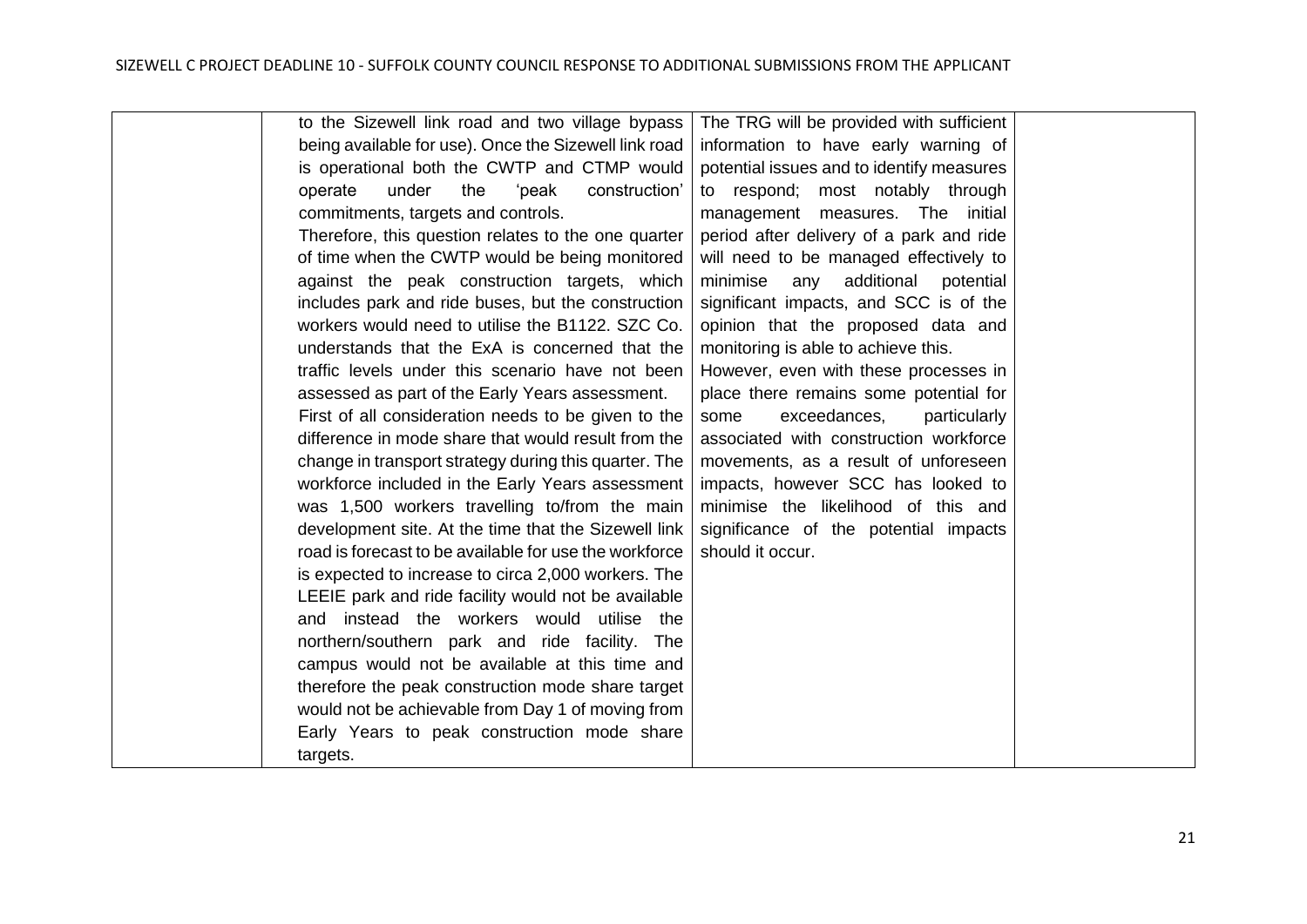| During the early years there is a commitment to        |  |
|--------------------------------------------------------|--|
| achieve the mode share targets set out in Table 3.1    |  |
| of the CWTP (Annex L of the DoO Doc Ref.               |  |
| 8.17(G)). Once either the northern or southern park    |  |
| and ride facilities are operational the target will be |  |
| to achieve the peak construction mode share set        |  |
| out in Table 3.1 of the CWTP (Annex L of the DoO       |  |
| Doc Ref. 8.17(G)), which is based on the assessed      |  |
| mode share for the peak of the peak construction       |  |
| period, which will not occur for a number of years     |  |
| post delivery of the northern/southern park and ride   |  |
| facilities. It is standard practice in Travel Planning |  |
| for final targets to be set, which are sought to be    |  |
| achieved by a particular point in time and interim     |  |
| targets set to ensure that this happens. The CWTP      |  |
| (Annex L of the DoO Doc Ref. 8.17(G)) has been         |  |
| updated to state that the TRG will be able to set      |  |
| interim mode share targets to ensure that the peak     |  |
| construction target is met. The interim peak           |  |
| construction targets would need to take account of     |  |
| when the campus will be available as that will have    |  |
| an impact on the level of walk and cycling that would  |  |
| be achievable.                                         |  |
| Based on this, on Day 1 of moving from the early       |  |
| years to the peak construction mode share targets      |  |
| set out in Table 3.1 of the CWTP, the 28%              |  |
| walk/cycle target would not be achievable prior to     |  |
| the accommodation campus being available (albeit       |  |
| other walk and cycle measures and infrastructure       |  |
| improvements are secured in the CWTP and Deed          |  |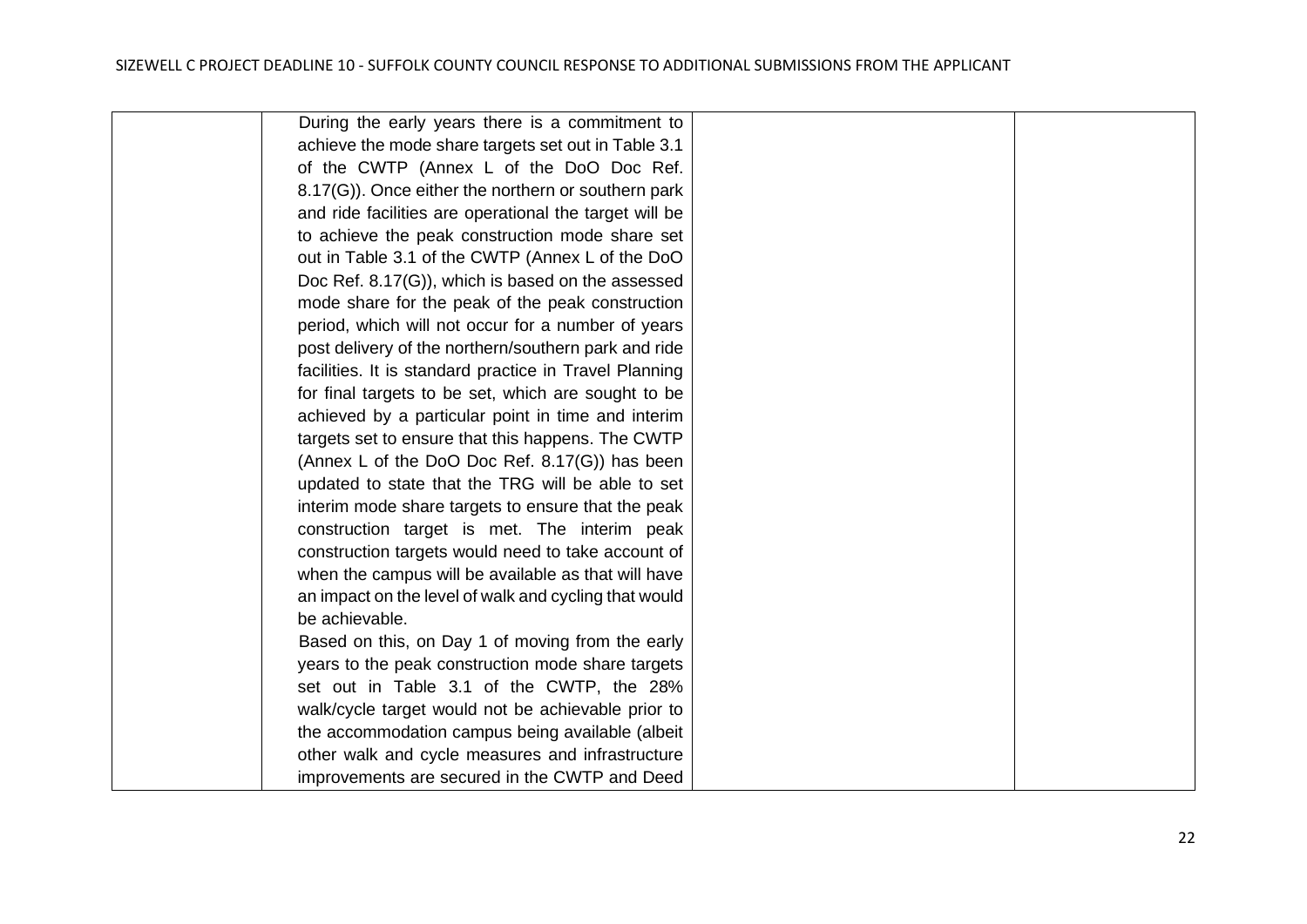|                                                       | of Obligation, which would allow there to be            |                |              |              |              |               |
|-------------------------------------------------------|---------------------------------------------------------|----------------|--------------|--------------|--------------|---------------|
|                                                       | proportion of walking and cycling). Therefore, if the   |                |              |              |              |               |
|                                                       | non-walk/cycle peak construction mode shares            |                |              |              |              |               |
|                                                       | were adjusted on a pro-rata basis excluding the         |                |              |              |              |               |
|                                                       | 28% walk/cycle target, the mode shares would be         |                |              |              |              |               |
| similar to those applied in the early years, as shown |                                                         |                |              |              |              |               |
|                                                       | below                                                   |                |              |              |              |               |
|                                                       |                                                         |                |              |              |              |               |
| <b>Mode</b>                                           |                                                         | <b>Early</b>   | <b>Early</b> | Peak         | <b>Peak</b>  | Pro-          |
|                                                       |                                                         | years          | <b>Years</b> | <b>Split</b> | <b>Mode</b>  | rata          |
|                                                       |                                                         | <b>Split</b>   | <b>Mode</b>  |              |              | <b>Mode</b>   |
|                                                       | Walk/Cycle                                              | $\overline{0}$ | 0%           | 2,400        | 28%          | 0%            |
|                                                       | Car driver                                              | 242            | 16%          | 1,049        | 12%          | 17%           |
| Car                                                   |                                                         | 58             | 4%           | 437          | 5%           | 7%            |
|                                                       | Passenger                                               |                |              |              |              |               |
|                                                       | <b>Direct Bus</b>                                       | 600            | 40%          | 1,942        | 23%          | 32%           |
|                                                       |                                                         |                |              |              |              |               |
|                                                       | Park and                                                | 600            | 40%          | 2,654        | 31%          | 44%           |
|                                                       | <b>Ride Bus</b>                                         |                |              |              |              |               |
|                                                       |                                                         | 1,500          |              | 8,480        |              |               |
|                                                       |                                                         |                |              |              |              |               |
|                                                       | Factoring the higher level of 2,000 workers to the pro- |                |              |              |              |               |
|                                                       | rata peak construction mode share targets (excluding    |                |              |              |              |               |
|                                                       | walk/cycle) would yield the following:                  |                |              |              |              |               |
|                                                       | <b>Final Mode</b>                                       | <b>Early</b>   |              | Pro-rata     |              | <b>Higher</b> |
|                                                       | Years<br>mode<br><b>Early</b>                           |                |              |              |              |               |
|                                                       |                                                         | <b>Split</b>   |              | share        | Years        |               |
|                                                       | <b>Split</b>                                            |                |              |              |              |               |
|                                                       | Walk/Cycle                                              | $\overline{0}$ |              | 0%           | $\mathbf{0}$ |               |
|                                                       | Car driver                                              | 242            |              | 17%          | 345          |               |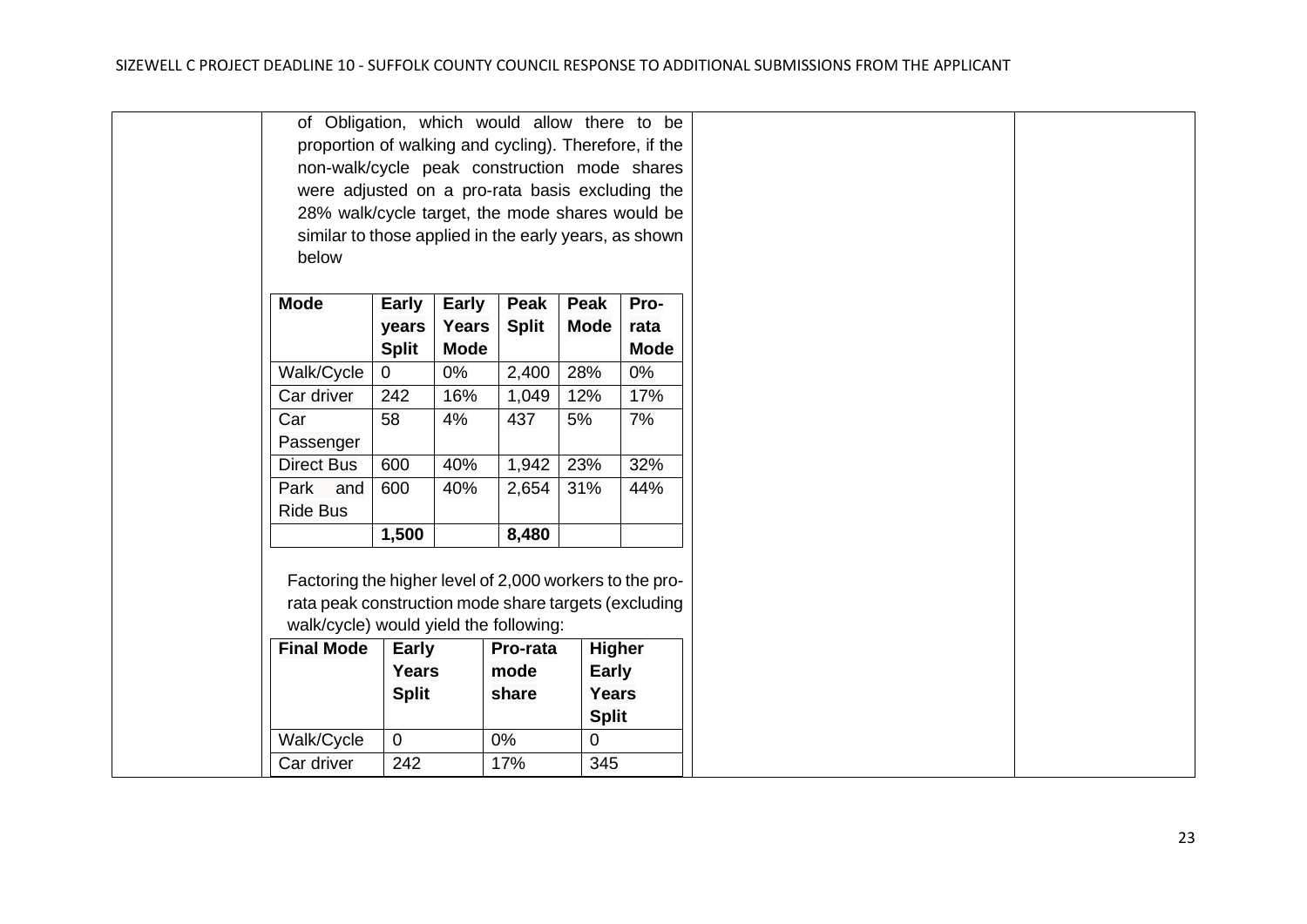|                   | 1,500 |     | 2,000 |
|-------------------|-------|-----|-------|
| <b>Ride Bus</b>   |       |     |       |
| Park<br>and       | 600   | 44% | 872   |
| <b>Direct Bus</b> | 600   | 32% | 639   |
| Passenger         |       |     |       |
| Car               | 58    | 7%  | 144   |

Compared with the early years assessment that has been undertaken, there could be around 100 more cars driving directly to the main development site per day (each way), many of which would travel on the B1122. There would be around 270 more workers using park and ride; however, the LEEIE park and ride facility would cease to be used once the northern or southern park and ride site is open, so all of the workers forecast to use park and ride at this point would be intercepted at the northern or southern park and ride facility rather than travelling onwards to the LEEIE park and ride facility. The additional workers driving directly to the main development site would be more than offset by the reduction in workers travelling through to the LEEIE park and ride facility; there would however be additional park and ride buses travelling on the B1122 to and from the northern or southern park and ride site. The potential number of buses on the B1122 is discussed in point ExQ3 TT.3.6(ii). Based on these calculations, it is not considered that the traffic movements for this short period would change the assessment presented in the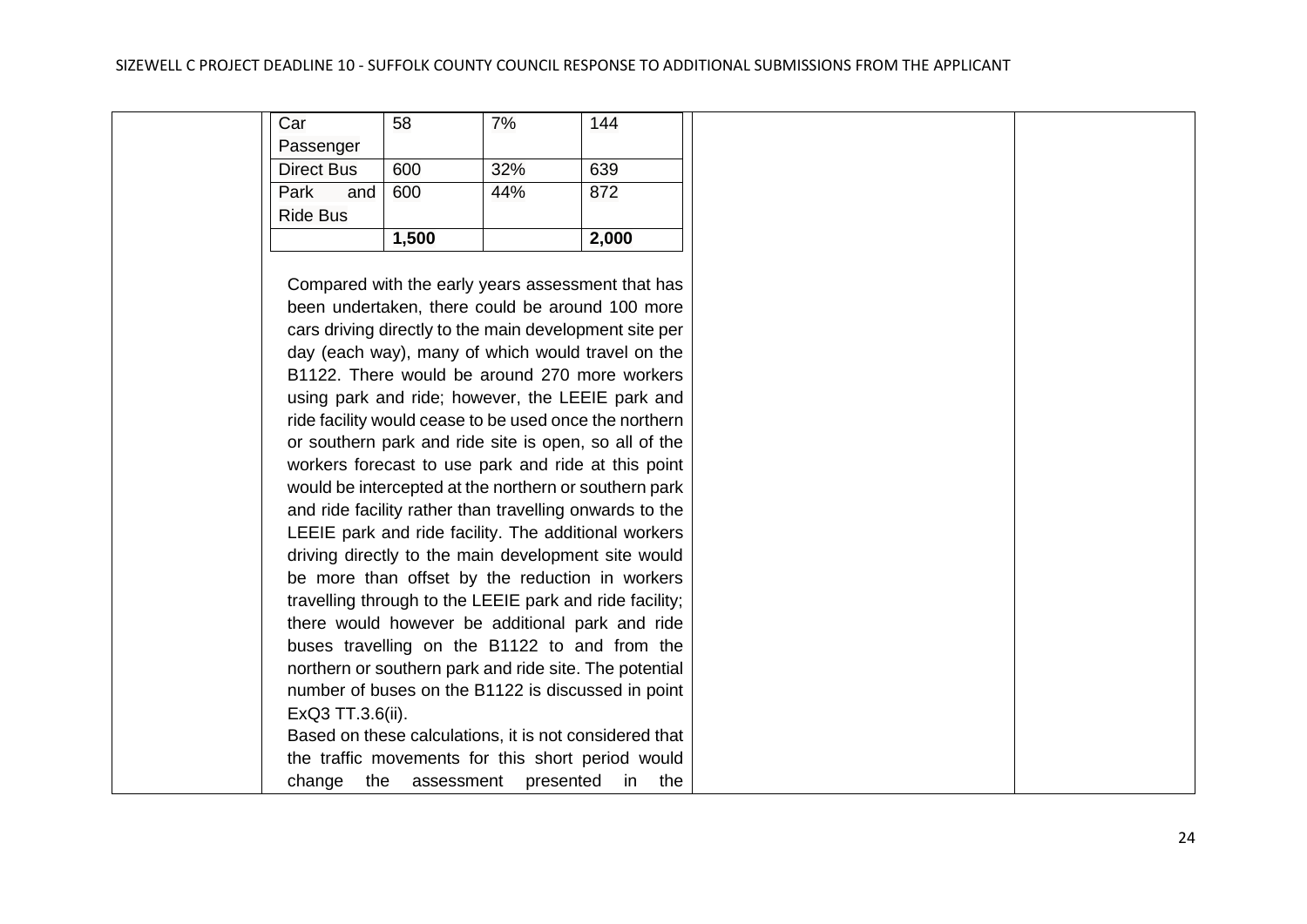| Consolidated Transport Assessment [REP4-005]<br>and the air quality, noise and vibration and transport<br>assessments presented in the ES [APP-159 to APP-<br>582] and subsequent ES Addenda [AS-179 to AS-<br>260, REP6-017], and is not considered to trigger a<br>need for additional mitigation on the B1122 beyond<br>that proposed (see ExQ3 TT.3.8). Therefore in<br>response to part (i), the modal split approach                                                                 |  |
|--------------------------------------------------------------------------------------------------------------------------------------------------------------------------------------------------------------------------------------------------------------------------------------------------------------------------------------------------------------------------------------------------------------------------------------------------------------------------------------------|--|
| currently proposed would not comprise the early<br>years assessments.<br>(ii) The peaks of different types of Project-related traffic                                                                                                                                                                                                                                                                                                                                                      |  |
| will not occur at the same point of the construction<br>period on all roads. We have assessed an<br>appropriate and robust 'early years' scenario for the<br>assessment of traffic impacts during this phase,<br>with the assumptions set out in Table 7.7 of the<br>Consolidated Transport Assessment [REP4-005]. It<br>is considered more appropriate to consider the                                                                                                                    |  |
| early years, for monitoring and management of the<br>Project's construction by the TRG, in two parts<br>reflecting the differing profiles of HDVs and<br>construction workers in relation to their associated<br>This would<br>better enable the<br>mitigation.<br>management of the different traffic types against<br>their associated caps and triggers during the<br>construction phase. Please also see the Applicant's<br>response to ExQ2 TT.2.8 [REP7-056] where it was<br>stated: |  |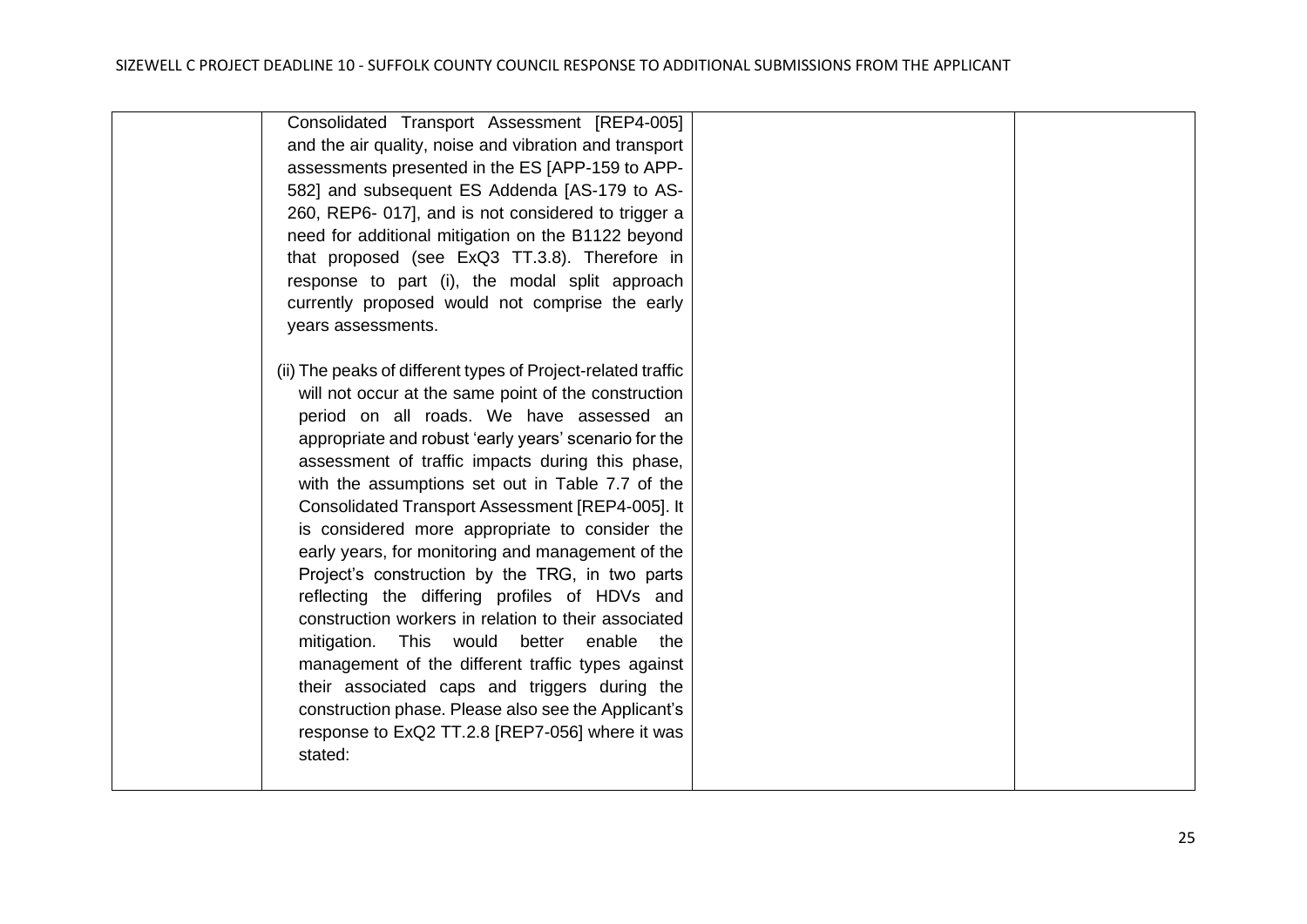|        | "The distinction between the Early Years period and the     |                                             |  |
|--------|-------------------------------------------------------------|---------------------------------------------|--|
|        | later construction and operational phases ensures that      |                                             |  |
|        | vehicle movements are appropriately controlled, until       |                                             |  |
|        | such time that suitable infrastructure is available to      |                                             |  |
|        | mitigate the forecast transport impacts. The separate       |                                             |  |
|        | definition for Early Years for (a) freight and (b)          |                                             |  |
|        | construction workforce is to ensure that the project is     |                                             |  |
|        | not unnecessarily constrained beyond the point at           |                                             |  |
|        | which mitigating infrastructure relevant to either (a)      |                                             |  |
|        | freight or (b) the workforce is provided. This is why it is |                                             |  |
|        | not appropriate to have a single approach to defining       |                                             |  |
|        | the Early Years."                                           |                                             |  |
| TT.3.9 | dates<br>for<br>the<br>The<br>commencement<br>highway       | SCC welcomes the commitment to              |  |
|        | improvements including the tie-in points for the SLR,       | prioritise the delivery of the Yoxford and  |  |
|        | TVBP and Yoxford are currently constrained by site          | Friday Street roundabouts as early as       |  |
|        | access dates and the subsequent site clearance,             | possible.                                   |  |
|        | ecology and archaeology.                                    |                                             |  |
|        |                                                             | Whilst SCC recognises the constraints       |  |
|        | SZC Co. accepts that Yoxford and Friday Street              | on delivery of certain works, SCC           |  |
|        | roundabouts should be delivered as early as possible        | continues to aim for all tie-in works to be |  |
|        | and would, subject to advanced site access and              | delivered as soon as possible and with      |  |
|        | planning, seek to prioritise the delivery of both the       | as minimal impact on the highway            |  |
|        | Yoxford and Friday Street roundabouts.                      | network as possible.                        |  |
|        |                                                             |                                             |  |
|        | SZC Co. considers that the other highway tie-in points      | The longstop dates for the delivery of      |  |
|        | are currently scheduled in a reasonable way that can        | the TVB and SLR have been a matter of       |  |
|        | be managed and delivered so as to maintain traffic          | discussion between SZC Co and SCC.          |  |
|        | safety and flows without undue impact to the highway        | Agreement has been reached on this          |  |
|        | users. Please also refer to response to CU.1.22.ii.         | matter by way of inclusion of the           |  |
|        |                                                             |                                             |  |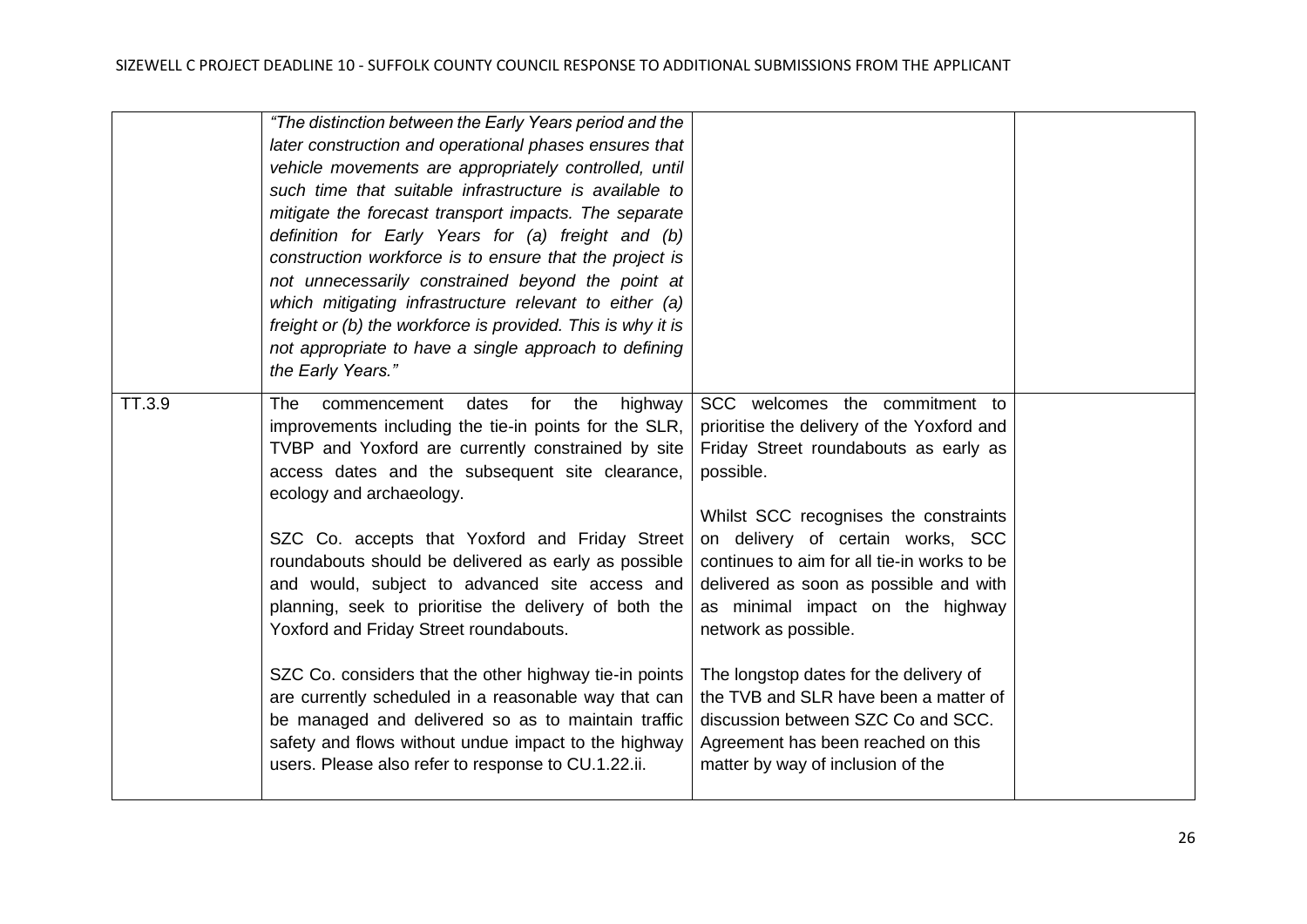|         | Response to ExA's Further Commentary on the DCO<br>(Doc Ref. 9.98) also sets out that the Construction<br>Method Statement has been updated at Deadline 8 to<br>include longstop dates for the delivery of the SLR and<br>TVBP.                                                                                                                                                                                                                                                                                                                                                                                                                                                                                                                                                                                                                                                                                                                                    | following text in the Construction<br><b>Management Strategy:</b><br>"The Sizewell link road (Work No. 11),<br>the two village bypass (Work No. 12)<br>and the temporary Beach Landing<br>Facility must be available for use either<br>within six months of the commencement<br>of Phase 3, or before the start of the<br>Phase 3 Installation of the Reactor<br>Building Liner, whichever is the sooner"                                                                                                                                                                                                                                                                            |  |
|---------|--------------------------------------------------------------------------------------------------------------------------------------------------------------------------------------------------------------------------------------------------------------------------------------------------------------------------------------------------------------------------------------------------------------------------------------------------------------------------------------------------------------------------------------------------------------------------------------------------------------------------------------------------------------------------------------------------------------------------------------------------------------------------------------------------------------------------------------------------------------------------------------------------------------------------------------------------------------------|--------------------------------------------------------------------------------------------------------------------------------------------------------------------------------------------------------------------------------------------------------------------------------------------------------------------------------------------------------------------------------------------------------------------------------------------------------------------------------------------------------------------------------------------------------------------------------------------------------------------------------------------------------------------------------------|--|
| TT.3.15 | Table 8.1 of the Construction Traffic Management Plan<br>[REP2-054] and Table 5.1 of the Construction Worker<br>Travel Plan [REP2-055] describe the monitoring<br>strategy proposed at Deadline 2. SZC Co. and SCC<br>have continued discussions in relation to the transport<br>management plans and have agreed changes to the<br>monitoring strategy. Appendix H of Comments at<br>Deadline 7 on Submissions from Earlier Deadlines and<br>Subsequent Written Submissions to ISH1-ISH6 [REP7-<br>060] submitted at Deadline 7, describes the proposed<br>changes to the transport management plans. A revised<br>CTMP, Annex K of the DoO (Doc Rev. 8.17(G)) and<br>CWTP, Annex L of the DoO (Doc Ref. 8.17(G)) are<br>being submitted at Deadline 8.<br>The proposed monitoring of Sizewell C vehicle<br>movements secured via the CTMP, Annex K of the DoO<br>(Doc Rev. 8.17(G)) and CWTP, Annex L of the DoO<br>(Doc Ref. 8.17(G)) is summarised as follows: | SCC welcomes the commitments to<br>monitoring of freight traffic through the<br>DMS and awareness of breaches within<br>24 hours of them occurring.<br>SCC welcomes the commitment towards<br>traffic counters at the car park accesses<br>and the monitoring on a daily basis and<br>the weekly summary which will allow<br>early understanding of travel patterns<br>and potential early warning of any<br>issues.<br>SCC has requested some<br>minor<br>clarifications<br>changes<br>or<br>the<br>to<br>management plans, and we understand<br>that they have been incorporated into the<br>final version. See responses to [REP8-<br>088] Annex K, Annex L and Annex M<br>below. |  |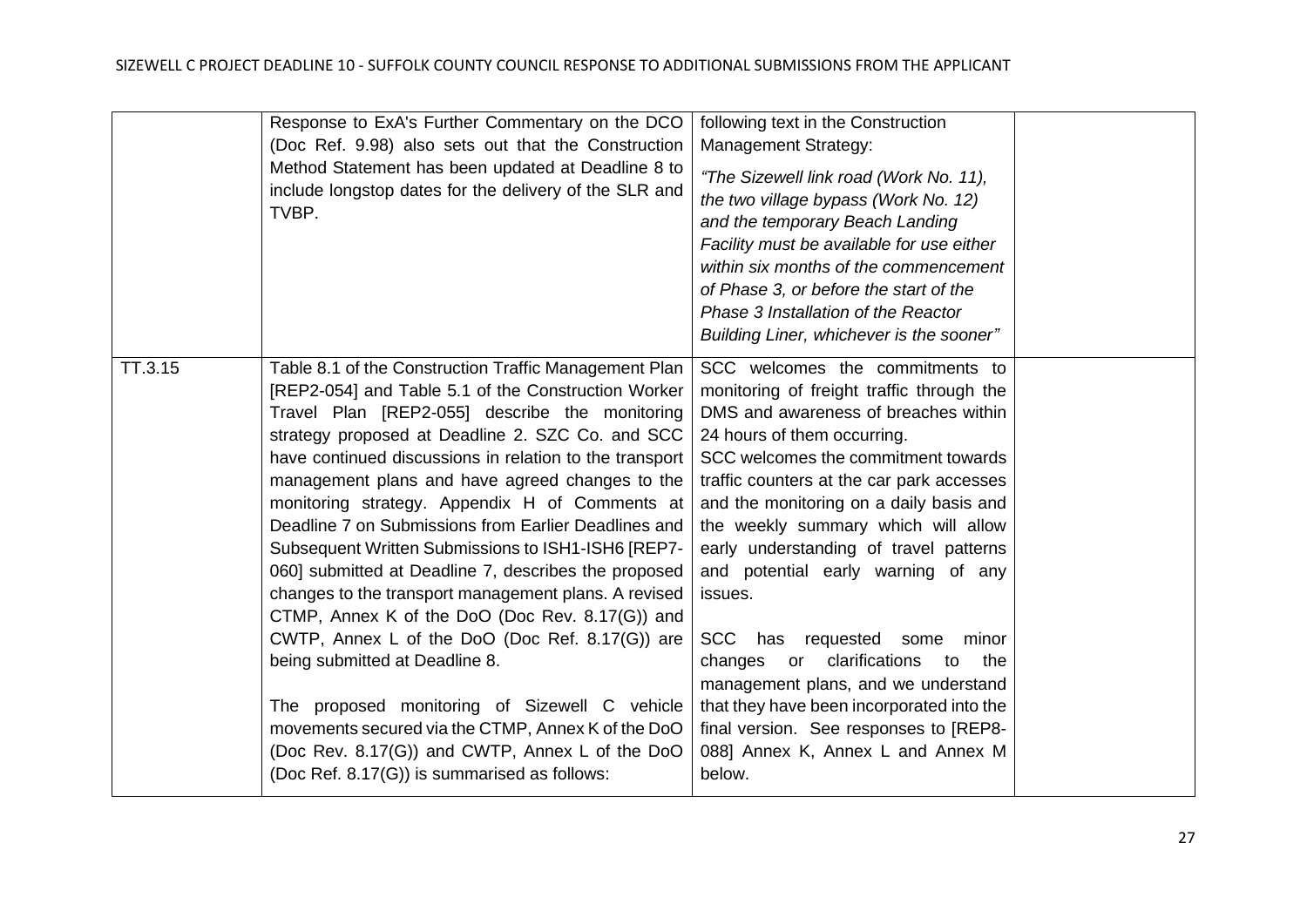| All Sizewell C HGVs, AlLs and LGVs will be                  |  |
|-------------------------------------------------------------|--|
| monitored via the DMS, which will provide real              |  |
| time monitoring of freight traffic.                         |  |
| All Sizewell C buses will be on a fixed timetable           |  |
| and routes but in addition to this the buses will           |  |
| be GPS tracked to enable the profile of buses in            |  |
| and out of the park and ride facilities and main            |  |
| development site to be monitored as well as a               |  |
| swipe card system on the buses to monitor bus               |  |
| patronage.                                                  |  |
| All Sizewell C car parks will have a permanent<br>$\bullet$ |  |
| Automatic Traffic Count (ATC) to monitor                    |  |
| Sizewell C cars entering and departing the                  |  |
| LEEIE park and ride and main development site               |  |
| car parks in the early years; and the main                  |  |
| development site car park, campus car park and              |  |
| the northern and southern park and ride sites               |  |
| during peak construction. SZC Co. has agreed                |  |
| with SCC that an ATC is not required at the                 |  |
| freight management facility, given the low car              |  |
| traffic flows expected at that access (i.e.                 |  |
| primarily site operations staff). The ATCs are              |  |
| proposed to be recorded using permanent                     |  |
| cameras installed at car park accesses.                     |  |
| Therefore, based on the above all Sizewell C traffic        |  |
| movements will be monitored on a daily basis.               |  |
|                                                             |  |
| As set out in the CTMP, Annex K of the DoO (Doc Rev.        |  |
| 8.17(G)) and CWTP, Annex L of the DoO (Doc Ref.             |  |
| 8.17(G)), the TRG will be notified of any breaches of       |  |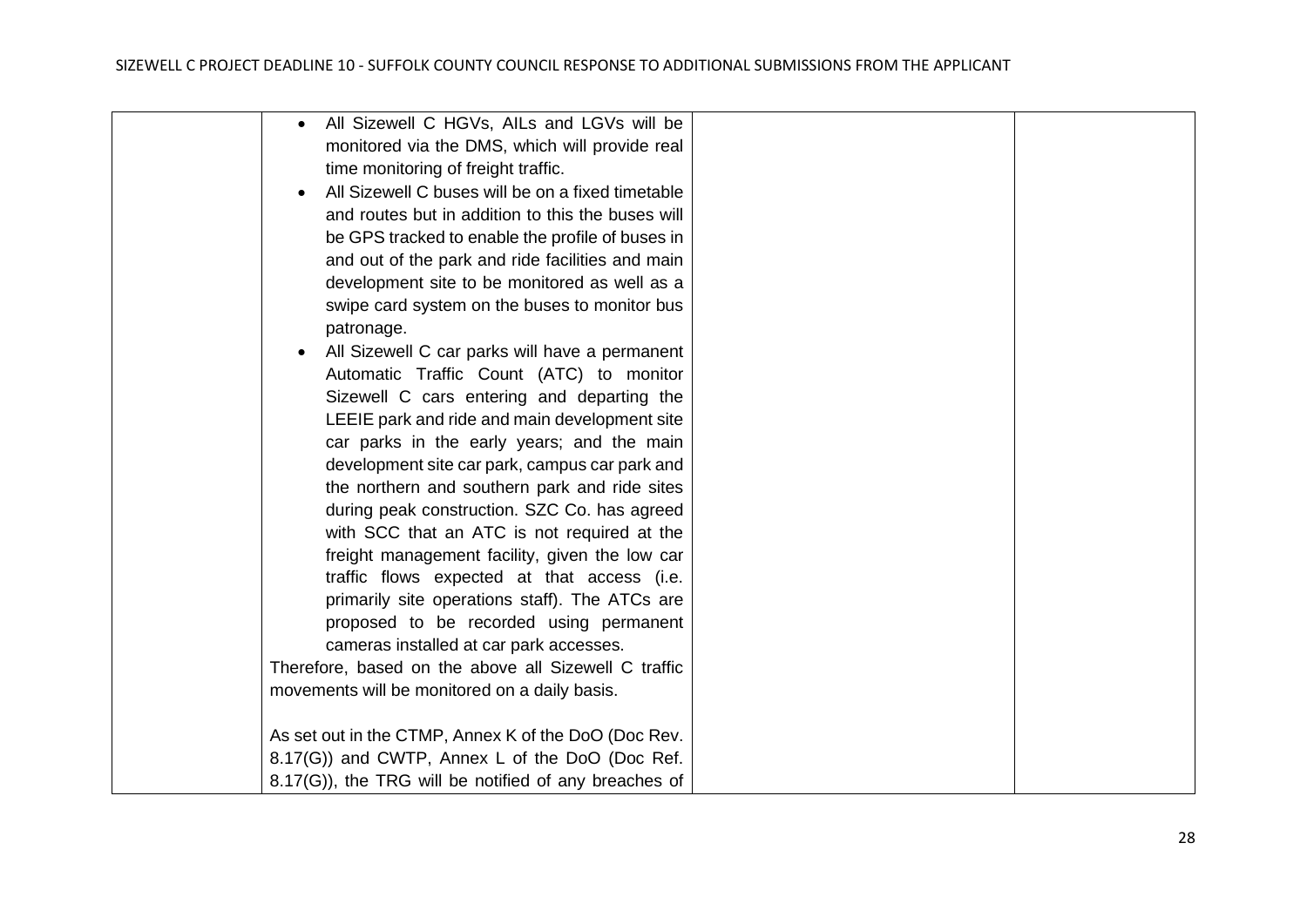|         | HGV caps or routes within 24 hours of them occurring.<br>In addition, a summary of the monitoring data based on<br>the DMS and ATC surveys will be emailed to the TRG<br>members on a weekly basis throughout the<br>construction period. This will enable the TRG to<br>understand if there is likely to be a risk of non-<br>compliance of the CTMP, Annex K of the DoO (Doc<br>Rev. 8.17(G)) and CWTP, Annex L of the DoO (Doc<br>Ref. 8.17(G)) and for any action to be taken if required.<br>Based on the notification of breaches and weekly<br>summary of DMS data any TRG member will be able to<br>call an urgent TRG meeting to discuss the matters of<br>concern and agree any action that must be taken by<br>SZC Co.<br>SZC Co. believes that the monitoring proposed in the<br>management plans submitted at Deadline 8 is very<br>comprehensive and responsive. It will enable the TRG<br>to have early warning of any potential non-compliance<br>as well as any instances of non-compliance as they<br>occur. |                                                                                                                                                                                                                                      |  |
|---------|--------------------------------------------------------------------------------------------------------------------------------------------------------------------------------------------------------------------------------------------------------------------------------------------------------------------------------------------------------------------------------------------------------------------------------------------------------------------------------------------------------------------------------------------------------------------------------------------------------------------------------------------------------------------------------------------------------------------------------------------------------------------------------------------------------------------------------------------------------------------------------------------------------------------------------------------------------------------------------------------------------------------------------|--------------------------------------------------------------------------------------------------------------------------------------------------------------------------------------------------------------------------------------|--|
| TT.3.16 | SZC Co. anticipates that the TRG would operate in<br>partnership with the shared objective of delivering<br>nationally important infrastructure efficiently but<br>sensitively. It should rarely be necessary to vote as the<br>parties will have similar objectives.<br>The CTMP, Annex K of the DoO (Doc Ref. 8.17(G)) and<br>CWTP, Annex L of the DoO (Doc Ref. 8.17(G))<br>submitted at Deadline 8 include the following                                                                                                                                                                                                                                                                                                                                                                                                                                                                                                                                                                                                   | It has been agreed with the Applicant<br>that the process for management of the<br>Transport Review Group (TRG) as set<br>out in Schedule 16 of the Deed of<br>Obligation will be through unanimous<br>agreement rather than voting. |  |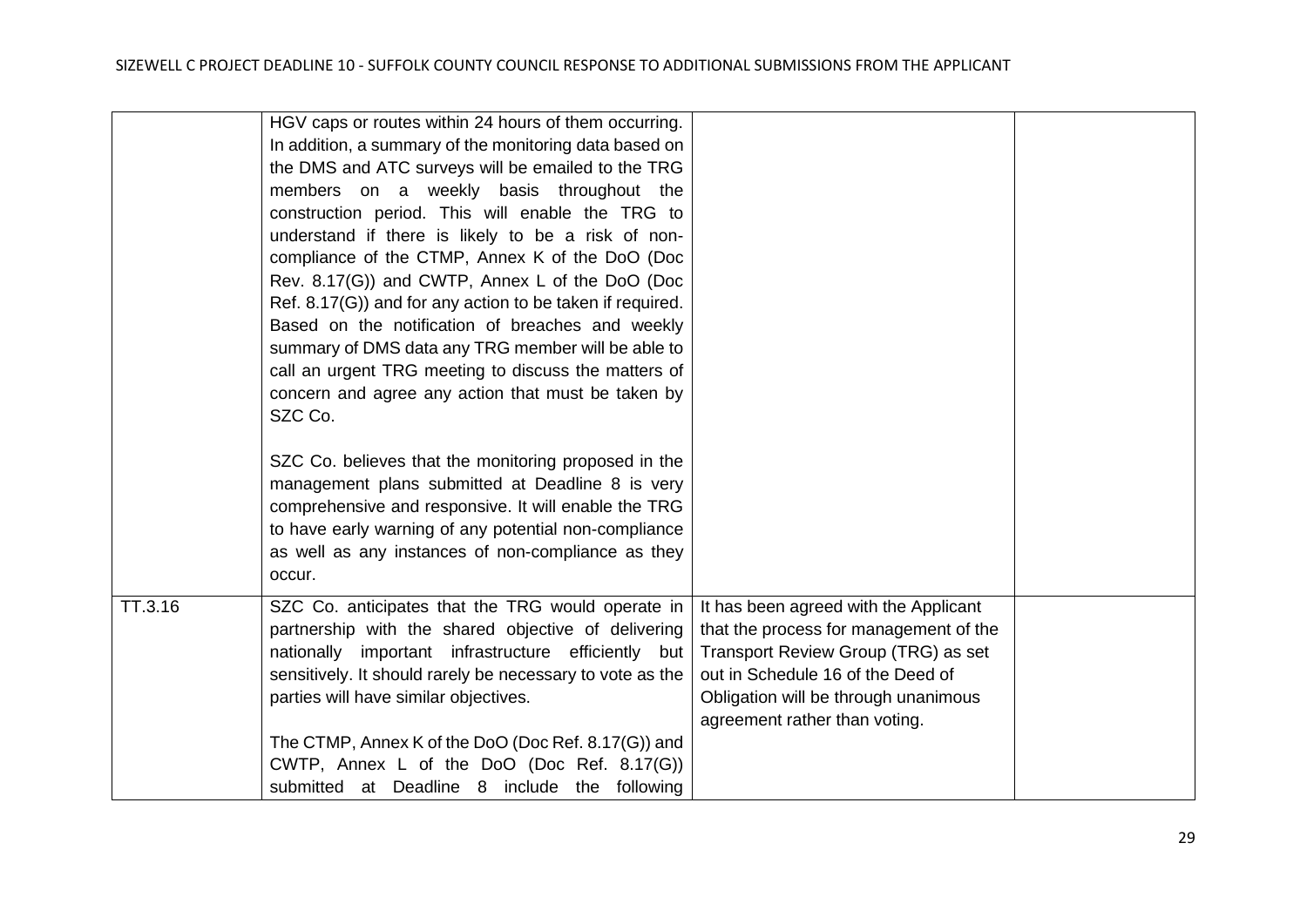| commitments with regard to TRG governance and              |  |
|------------------------------------------------------------|--|
| voting.                                                    |  |
|                                                            |  |
| "All members of the TRG must participate in the TRG        |  |
| and perform the obligations of the governance group.       |  |
| Schedule 17 paragraph 2 of the DoO (Doc Ref. 8.17(G))      |  |
| requires this of ESC, SCC and SZC Co. and the Deed         |  |
| of Covenants with National Highways and Suffolk            |  |
| Constabulary will also require this. If required from time |  |
| to time, TRG representatives from SCC, ESC, National       |  |
| Highways and Suffolk Constabulary shall be able to         |  |
| nominate an alternative representative from their          |  |
| authority if they are unable to attend a TRG meeting.      |  |
| Should a TRG member abstain from a vote, SZC Co.           |  |
| must cancel or withdraw one of its votes so that the       |  |
| TRG can proceed as far as practical by consensus."         |  |
|                                                            |  |

## <span id="page-29-0"></span>**[REP8-088] DEED OF OBLIGATION ANNEX M 'TRAFFIC INCIDENT MANAGEMENT PLAN'**

| Ref | SZC Co comments in [REP8-088]          | SCC Deadline 10 response                                                   | Ref to other submissions |
|-----|----------------------------------------|----------------------------------------------------------------------------|--------------------------|
| 5.2 | <b>Planned Incidents and Scenarios</b> | As set out in our Deadline 8 submission Suffolk County Council             |                          |
|     |                                        | [REP8-179] responding to Appendix H of Deadline 8 Submission -             |                          |
|     |                                        | [REP7-062], SCC would like to see included a   Comments on any             |                          |
|     |                                        | scenario of an outbound train missing the last additional                  |                          |
|     |                                        | departure time to identify any issues this would   information/submissions |                          |
|     |                                        | cause for the following days operations. It is                             | received by D7           |
|     |                                        | understood that the Applicant is planning to                               | [REP8-179]               |
|     |                                        | discuss this issue separately with SCC. Any                                |                          |